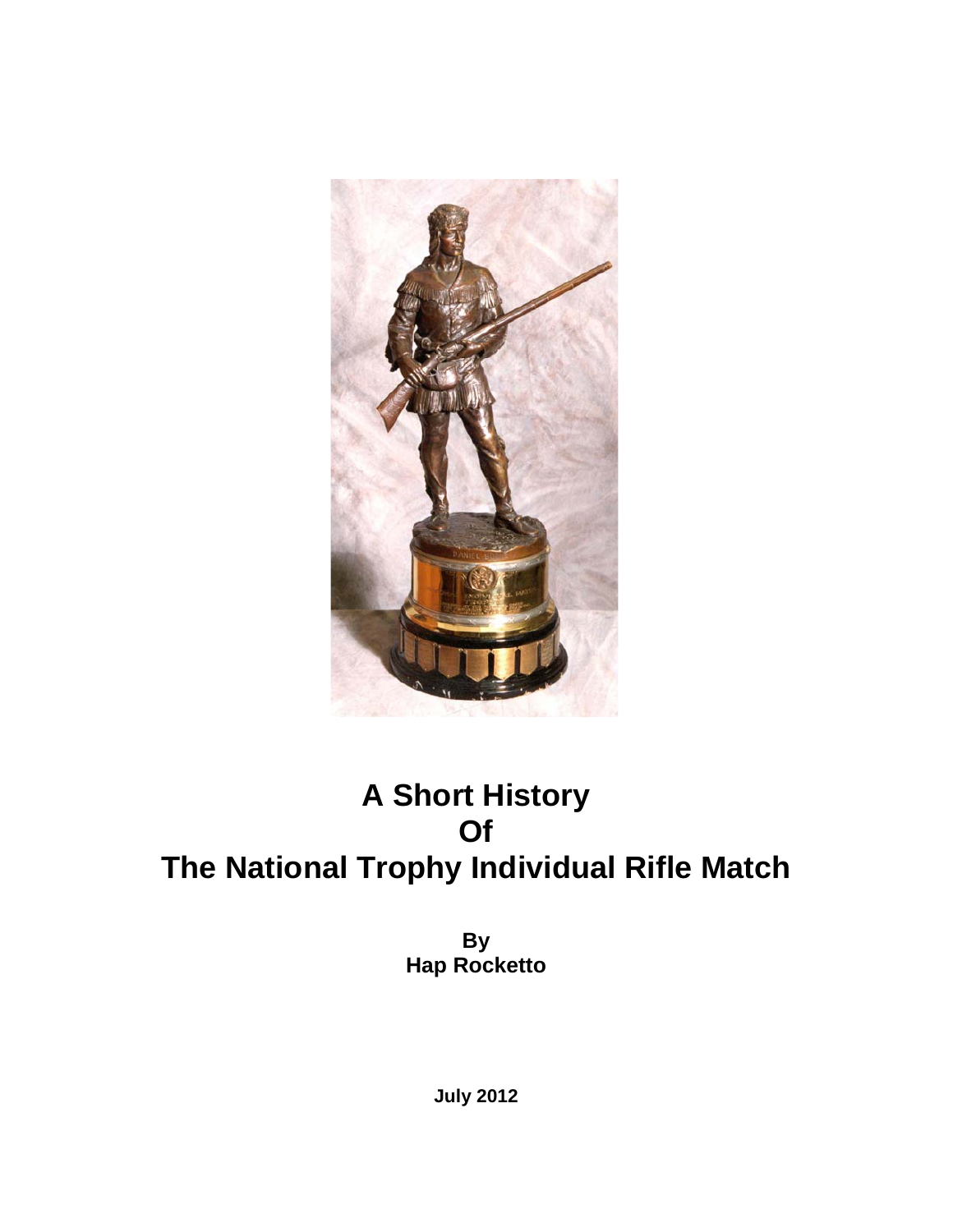# **TABLE OF CONTENTS**

| Appendix A-National Trophy Individual Rifle Match Trophies and Winners |  |
|------------------------------------------------------------------------|--|
|                                                                        |  |
|                                                                        |  |
|                                                                        |  |
|                                                                        |  |
|                                                                        |  |
|                                                                        |  |
|                                                                        |  |
|                                                                        |  |
|                                                                        |  |
|                                                                        |  |
|                                                                        |  |
|                                                                        |  |
|                                                                        |  |
| Appendix B-National Individual Trophy Rifle Match Courses of Fire  23  |  |
|                                                                        |  |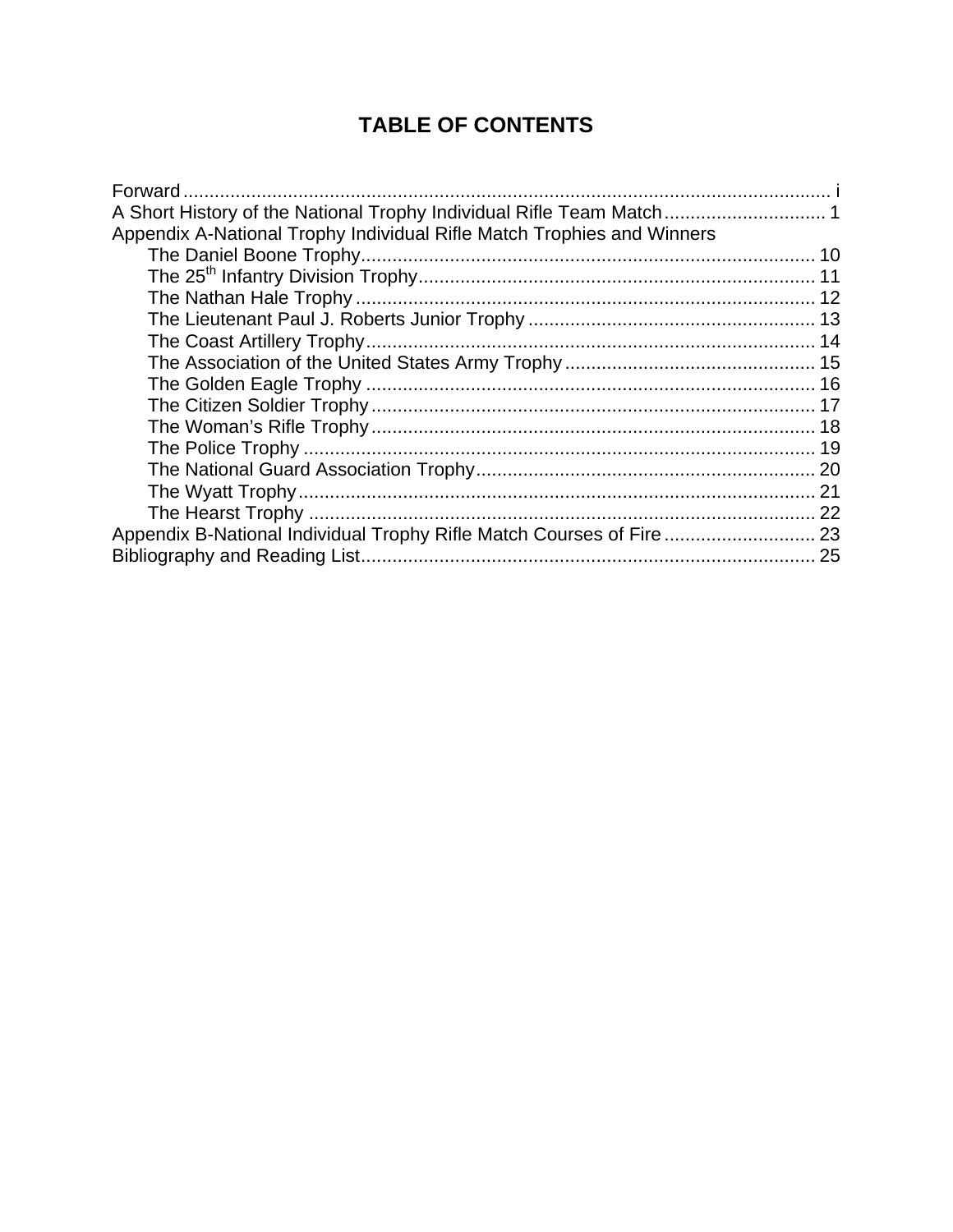# **Forward**

As was written in the forward of all of my "Short Histories", the one immutable truth about historical research is that few things are certain. Even in the most meticulously kept records there is always some "i" left undotted and some "t" left uncrossed, casting a cloud of doubt on the 'facts' at hand.

Because match conditions sometimes change between the printings of a program and the actual firing of the match, and those changes are made official by Match Director's bulletins there are some holes in the historical documents and records that tell the story of the Infantry Trophy Team Match. In light of the nature of an imperfect record the reader must be aware that "facts' in this work are used with this *caveat* and, as such, are subject to change should more documented information become available.

As in all "Short Histories" I have made every effort to make certain that the names of all those mentioned are complete and spelled correctly, ranks are in accord with current accepted military practices, and National Guard affiliations reflect the state organization in order to ensure accuracy and present an eye pleasing presentation.

There are gaps in the documentation of the National Trophy Individual Rifle Team Match and those little gaps make it impossible to write a complete and accurate story, and perhaps it is better that way. There is nothing like a little cloud of mystery in historical events to make them more interesting and enhance their legends and traditions.

The following document is an attempt to bring the many aspects of the National Trophy Infantry Team Match into a short historical synopsis. I owe debts of gratitude to the Civilian Marksmanship Program, the National Rifle Association, Dick Culver, Robert Barde, Charlie Adams, Shawn Carpenter, Steve Rocketto, German Salazar, and Barney Higgins. To these people go all of the credit, but none of the blame, for this work.

In the interest of historical accuracy the author solicits insights, corrections and updates that are supported by appropriate documentation to Hap Rocketto,18 Stenton Avenue, Westerly, RI 02891.

All Rights Reserved. The author of this work asserts the moral right to be identified as such.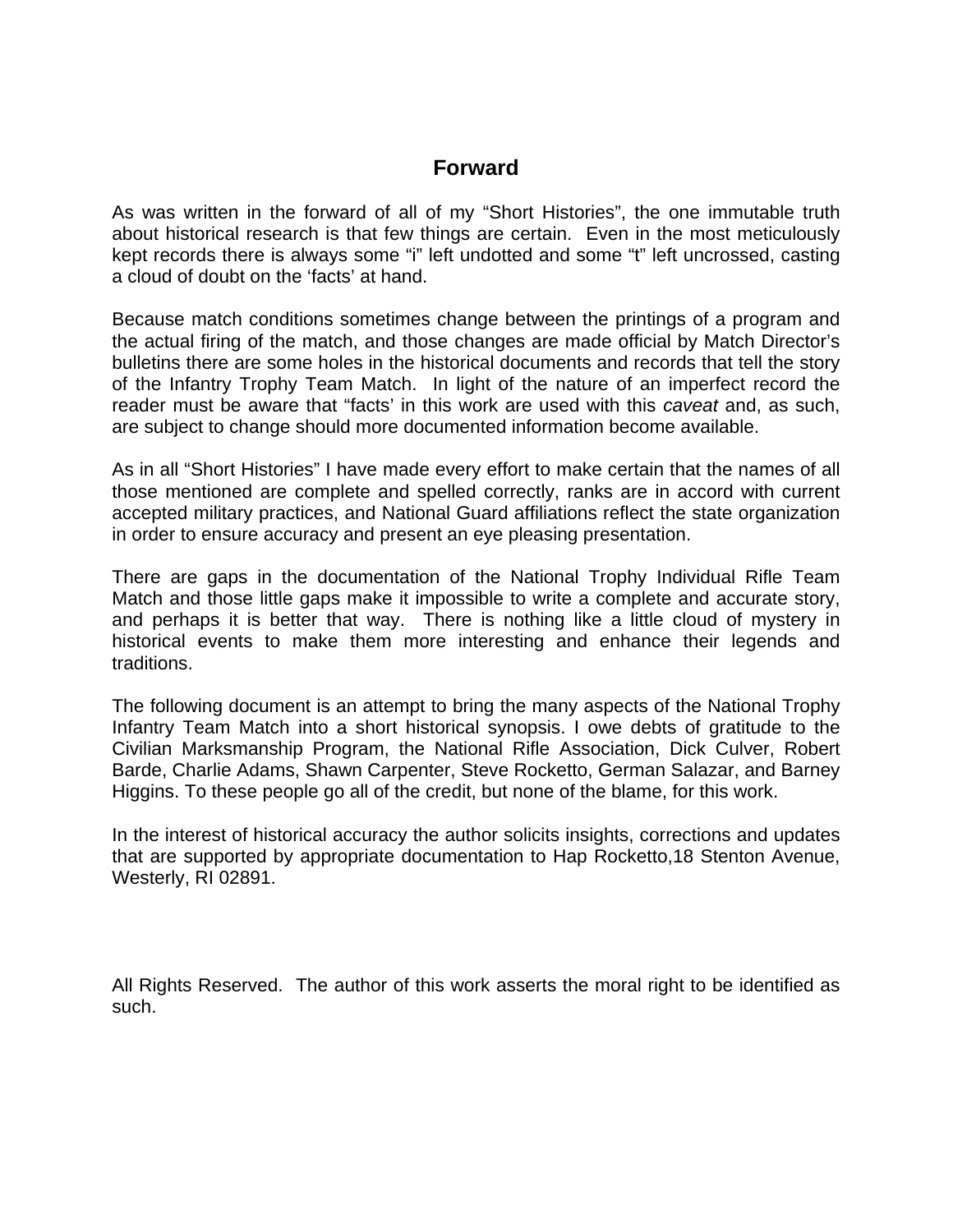# **A Short History of the National Trophy Individual Rifle Matches**  By

Hap Rocketto

With the advent of the National Board for the Promotion of Rifle Practice (NBPRP) and the National Matches in 1903, military marksmanship took on a new importance to the active duty and reserve forces. The National Guards of the various states had always engaged in spirited competition which was now joined by the Army, Navy, and Marine Corps in this new match format. The new National Matches, sometimes called the "Board Matches" as they were sponsored by the NBPRP, emphasized team competition. Individual matches were fired at the inaugural event held at the New Jersey National Guard's seaside 120 acre training camp at Sea Girt, but only because the National Rifle Association (NRA) championships were held concurrently.

At the behest of the NBPRP individual competition was added to the second National Match program in 1904, specifically a National Trophy Individual Match (NTI) for both service rifle and pistol. The rifle match was originally known as The National Individual Match while the pistol event bore the title The National Pistol Match. It is interesting to note that the course of fire of the National Trophy Team Match and the National Trophy Individual Rifle Match were not always the same.<sup>1</sup>

Because the Army elected to hold the 1904 National Matches at Fort Riley Kansas, and the NRA remained at Sea Girt for its championship, there were few civilians participating in the Board Matches. After a grueling two days of shooting the .30-40 Krag rifle slow and rapid fire at 200, 300, 500, and 600 yards, plus two Skirmish Runs, First Sergeant George Sayer, US Infantry, emerged the victor of the first National Trophy Individual Rifle (NTI) Match.<sup>2</sup>

After Action Reports, and a general discontent with the primitive facilities and harsh conditions at Fort Riley, resulted in the Matches being moved back to Sea Girt to coincide with the NRA events in 1905. The Matches and the venue proved popular, so much so that a larger number of entries, combined with poor weather, overwhelmed the facilities. The result was that the Matches ran three days over schedule.

Another year of increased participation once again strained Sea Girt to its limits in 1906. The overcrowding sounded the death knell for the venerable range. Even though it would continue to be a popular east coast shooting venue until World War II, its days hosting the National Matches were over. Lieutenant Theodore H. Dillon, US Engineers, won the last NTI fired at Sea Girt.<sup>3</sup>

 $1$  See Appendix M for a description on the NTI Courses of Fire

 $2$  National Rifle Association, The National Matches: 1903-2003 The first 100 Years, The National Rifle Association, Washington, DC 2010, page 11. 3 NRA, The National Matches, page 32.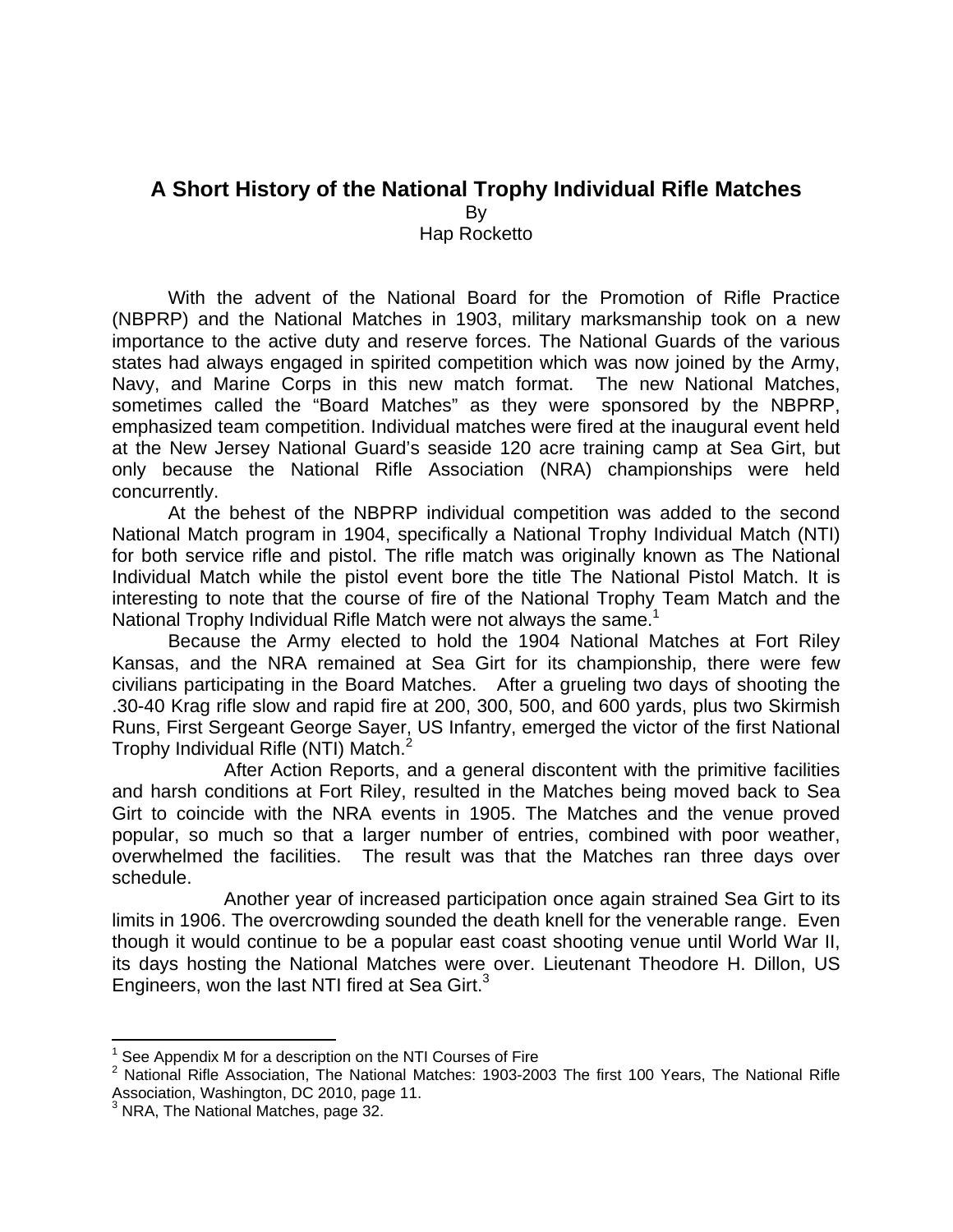Looking for more space, the National Matches again moved west, but stopped well short of Fort Reilly, actually just a few miles west of the small Lake Erie town of Port Clinton, Ohio where the Ohio National Guard had built a massive shooting range. In a little over a year, under the direction of Ammon Critchfield, a low lying swamp was turned into a modern shooting facility. Dedicated in honor of Commodore Oliver Hazard Perry whose signal victory, just off of the facility's shoreline, in 1813 secured control of the Great Lakes for the United States, the range boasted a mile long firing line. So good was the location, ranges, and infrastructure that, with rare exceptions, Camp Perry has become the home of National Matches.

The first National Matches at Camp Perry were historical for another reason. Naval Academy Midshipman Willis Augustus Lee, Jr. had, bar none, the most successful day in National Trophy Individual Match competition history, winning both the rifle and pistol matches between sunup and sundown. Not only has the 19 year old Lee's feat never been duplicated but no other marksman since has ever won both matches. He would go into win seven Olympic medals, five gold, one silver and bronze, at the Antwerp Games in 1920.

Lee became one the Navy's premier big gun battleship admirals, with a specialty on radar. Thirty five years after his shooting double-header he was flying his flag on the battleship USS Washington (BB-56) while cruising the waters of "Iron Bottom Sound" off of Guadalcanal. The Washington encountered the Japanese battleship IJN *Kirishima*  and, in a sharp night action, destroyed her. Lee had chalked up another historical shooting footnote. The Washington was the only US battleship during World War II to sink an enemy battleship in a classic one on one naval gun duel. $4$ 

The National Matches of 1908 would see the beginning of a golden era, that of the United States Rifle, Caliber .30-06, Model 1903. It had taken five years since it first went into production to build up sufficient stocks so that it could be issued at the Nationals and replace the Krag as the dominant rifle on the firing line. So began a 32 year love affair between United States rifleman and, "…the most accurate and probably the comeliest military shoulder weapon ever devised."<sup>5</sup>

The first man to win the NTI with the Springfield was Lieutenant Arthur D. Rothrock, Ohio National Guard. Rothrock would be a team mate of Lee at the 1920 Olympic Games taking home a gold and silver medal.

There would be been no National Matches in 1912 because of men, material, and financial demands upon the War Department. But in 1913 Camp Perry was to be a beehive of competitive activity for nearly a month. The NRA matches began on August 15th followed by the National Matches on the 25<sup>th</sup>, and ending with an international tournament that would run from the end of the Nationals until September  $9<sup>th</sup>$ .

In anticipation of the 1913 international competition Perry's short range lines had been tailored to accommodate 300 meter events. The NTI would be modified accordingly, a skirmish run followed by surprise fire at 600 and 1,000 yards. Under trying range conditions and an unusual course of fire the victory went to Artificer Edward Sweeting, of the Pennsylvania National Guard.

<sup>&</sup>lt;sup>4</sup> Rocketto, Hap, "Vice Admiral Willis Augustus Lee, Junior, USN, The 'Gun Club's' Big Gun", Precision

Shooting Magazine, Manchester CT.<br><sup>5</sup> Finney Charles, The Old China Hands, Doubleday & Co., New York, 1961, page 158.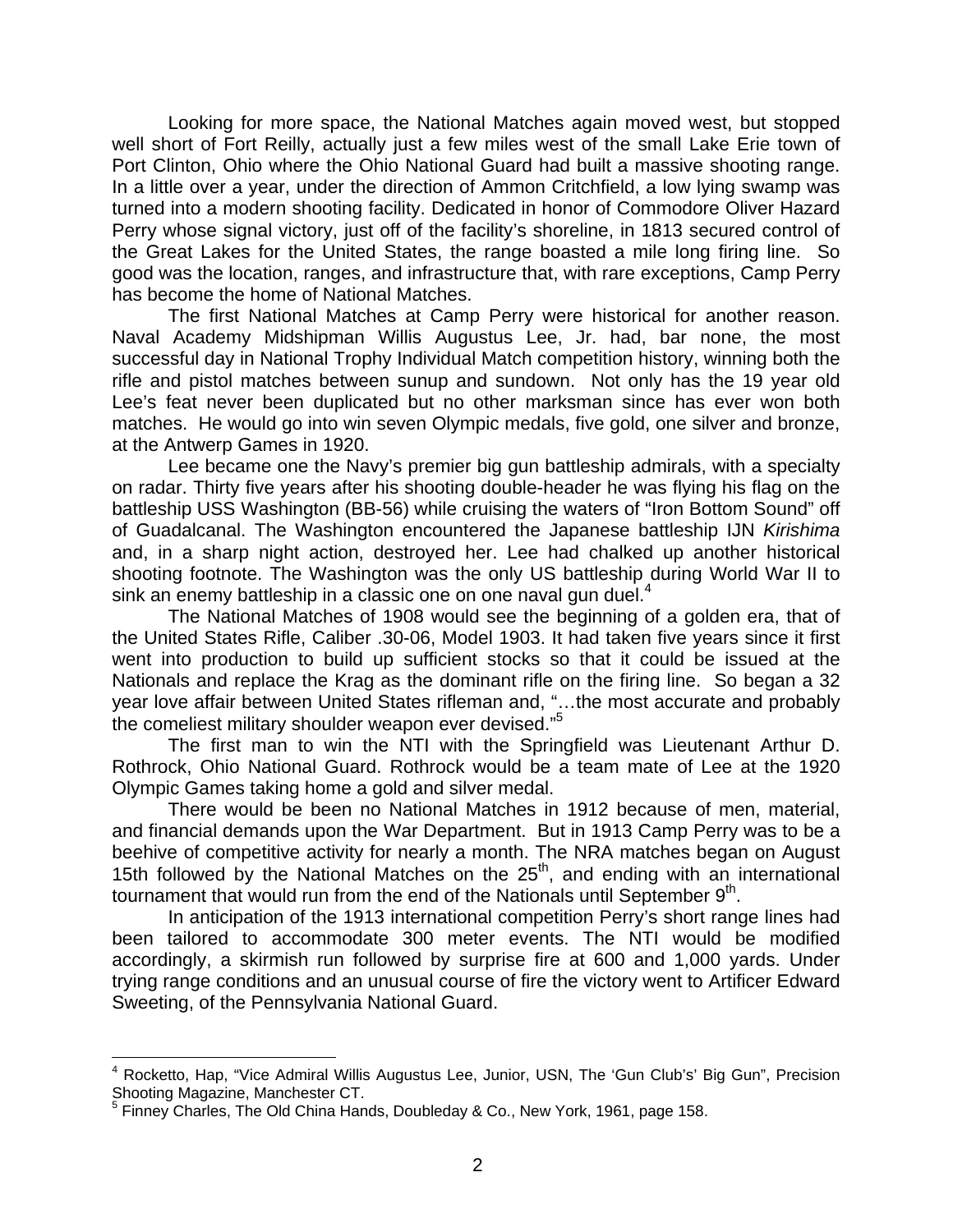In 1914, as in 1912, there were no National Matches. When they resumed in 1915 it was at Jacksonville, Florida, where Sergeant James S. Stewart, Massachusetts National Guard took the NTI, as it would again be in 1916 when Mr. William H. Spencer, of Missouri, won the NTI, the first civilian to do so.

The United States' entry into the Great War cancelled the 1917 Nationals but Camp Perry was busy as a training base for marksmanship instructors. When the Nationals resumed in 1918 lessons learned at Perry served as the basis for the institution of The Small Arms Firing School.

Using an issued United States Rifle, cal .30, Model of 1917, the "American Enfield," instead of the '03, H.J. Mueller won the NTI in 1918, the only year when the two rifles went toe to toe in the NIT.

Under the direction of Lieutenant Colonel William Harlee, USMC, the 1919 matches got underway at the Navy ranges at Great Piece Meadow in Caldwell, New Jersey. The Enfield had been cast off after the experiment in 1918 and the '03 resumed its place of primacy as Sergeant Theodore B. Crawley, of the Marines, used it to good effect in winning the NTI.<sup>6</sup>

The Nationals followed Harlee's format until 1923 when rifle shooters saw change. They still shot a five stage match of ten shot strings: slow fire standing at 200 yards, rapid fire sitting or kneeling at 200 yards, rapid fire prone at 300 yards, slow fire at 600 yards and a final 20 shot slow fire string at 1,000 yards. However, until this time all rifle rapid fire was done on "D" silhouette targets but they were replaced with a traditional bull's eye.<sup>7</sup> Sergeant Louis V. Jones, US Infantry, won the NTI under its new format.<sup>8</sup>

The 1924 National Match program stated that those riflemen designated Distinguished would not be included in the number of badges to be awarded. This is the first mention in the program of the NTI being used as a "leg" match although it most likely had been done all along.

 The first trophy to be awarded to an NTI winner was purchased by the NBPRP in 1925. The Daniel Boone Trophy, "a bronze statue of the marksman Daniel Boone, American pioneer in Kentucky and Missouri (1734-1820), with his rifle" is presented to the winner of the National Individual Rifle Match.<sup>9</sup> US Army Infantryman Sergeant Charles Hakala,  $8<sup>th</sup> US Infantry$ , won the award the first year it was presented his name, however, is not the first engraved upon the trophy. The NBPRP elected to retroactively list every recipient to date.

Camp Perry's ranges were at bursting with 1,400 entries for 1927's National Trophy Individual Match. Second Lieutenant Richard M. Cutts Jr., USMC, would win the NTI and went on to greater fame as the co-inventor, with his father, of the Cutts Compensator, a device which reduced upward muzzle climb from recoil and was extensively used on both the Thompson submachine gun and the Model 50 Reising gun. Both Cutts became Marine brigadier generals.

Entries would continue to climb to 1,628 in 1929. Two years later 1,744 riflemen competed for the 1931 Daniel Boone Trophy with the prize going to Lieutenant Emerald

<sup>&</sup>lt;sup>6</sup> New York Times, New York, August 21, 1919.

<sup>&</sup>lt;sup>7</sup> Barde, Robert, Marine Corps Competitive Marksmanship, USMC, Washington, DC, 1961, page 142.

<sup>&</sup>lt;sup>8</sup> National Match program 1923, pages 73-74.

<sup>9</sup> http://www.odcmp.com/NM/Trophies/RI\_Daniel\_Boone.htm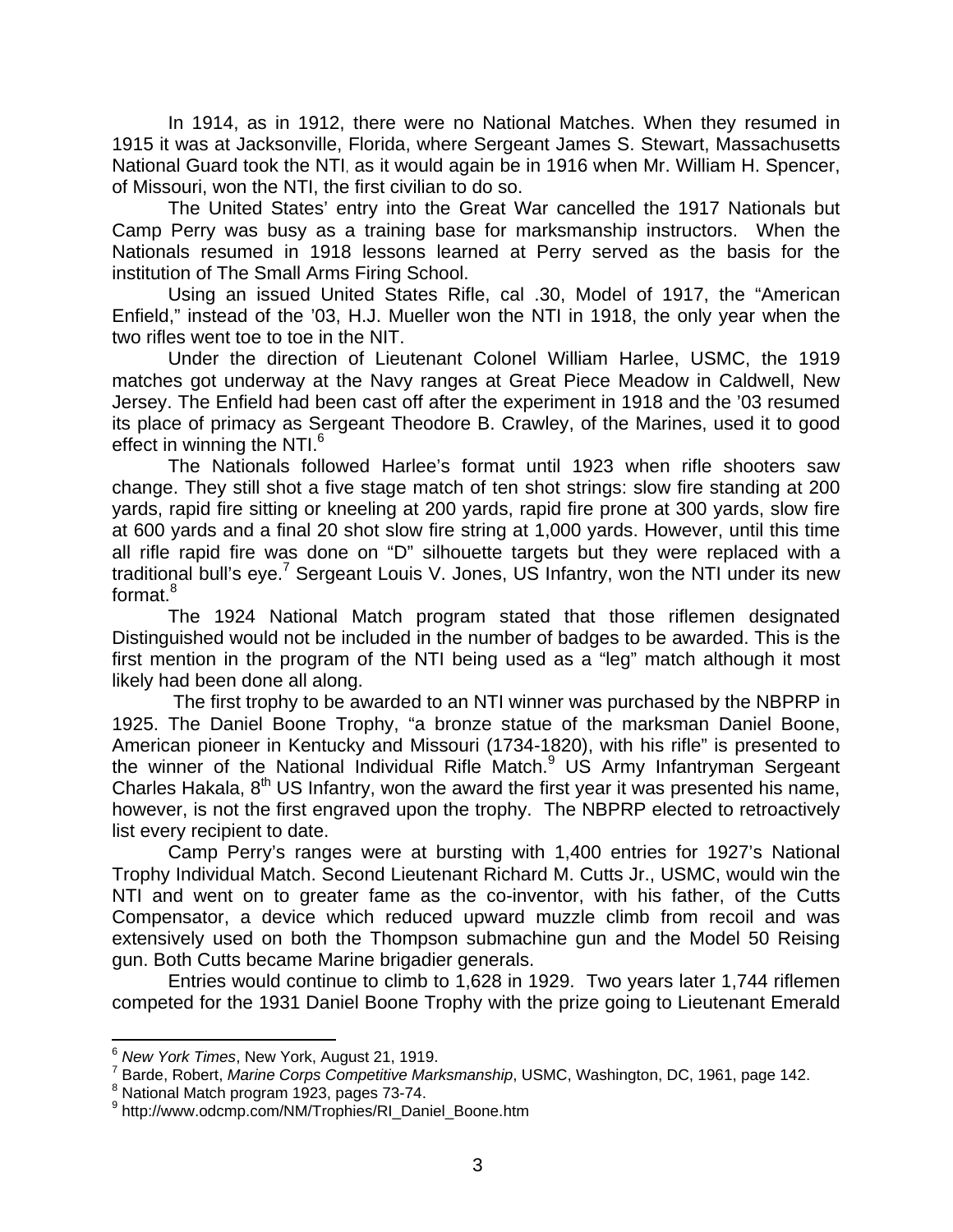F. "Tod" Sloan. A career Army officer he was no stranger to rifle competition having shot on the Infantry Team since the 1920s. As a colonel he would serve as the Director of Civilian Marksmanship. Upon retirement from the Army in 1952 he went to work for the NRA as a field representative until he retired again1977.<sup>10</sup>

The Great Depression's grip on the nation was strongly felt by the competitive shooting community. Congress sought to save every penny and the National Matches were not funded for three years. Army appropriations were cut to the bone. Pay was reduced across the board: a private earning \$21 a month now had to get by on \$17.50. Recruiting was reduced, promotion glacial, and the Army existed on left over supplies from the Great War. The huge surplus ammunition stocks had an unintended effect on future rifle National Match competition.

The Army's Chief of Staff, General Douglas MacArthur, rejected a 1932 recommendation for adoption of the recently developed .276 T3E2 Garand rifle for economic reasons. With millions of rounds of .30-06 cartridges in storage MacArthur would only accept the new design if it was chambered for that cartridge and so the United States Rifle, Caliber .30, M1 was born. The not unreasonable fiscal decision delayed the introduction of a smaller caliber service rifle for thirty years.

After three long years the National Matches were again funded in 1935, to the delight of riflemen who had been keeping active by shooting in local matches. Under the direction of the National Match Executive Officer, winner of the 1909 Pistol NTI and Distinguished Pistol Shot Colonel Walter Campbell Short, 1,161 NTI competitors fired a modified course of fire: only ten rounds at 1,000 yards, over two days. Marine Sergeant Claude N. Harris closed out his match with a 49X50 at 1,000 yards for the victory.

A year later Harris found himself tied with nine others who had fired perfect scores at 300 yards rapid for the Scott Trophy. Running a 104 degree temperature he pleaded with the team doctor to allow him to shoot. The doctor ordered an ambulance to take him to firing line where he won the shoot off and was quickly returned to his cot.<sup>11</sup>

Harris was commissioned during World War II and commanded the Marine Corps sniper school at Greene's Farm, San Diego, California.<sup>12</sup> Short was also promoted, to lieutenant general, and assigned to command the US Army Hawaiian Department in 1941. During his tenure the Japanese attacked Pearl Harbor after which he was relieved of duty.

The 1940 National Matches were fired in the shadow of war clouds that hung over Europe and Asia. The M1 rifle made its competitive debut but the Service Rifle was still the Springfield '03 which Sergeant William J. Coffman, US Infantry, used to win the last NTI fired with the classic bolt gun.

A few months earlier, in July 1940, the *American Rifleman* cover featured a smiling Captain Paul J. Roberts coaching his grinning son Paul Jr. in the run up to the National Matches. Four years later the younger Roberts, a P-47 Thunderbolt pilot with one victory to his credit, was shot down in October of 1944 near Schiffelbach, Germany and killed by a policeman while evading capture.<sup>13</sup> In his memory Roberts, Sr. Presented the Lieutenant Paul J. Roberts, Jr., Memorial Trophy to the NBPRP in 1958

<sup>&</sup>lt;sup>10</sup> NRA, The National Matches, page 149.<br><sup>11</sup> Barde, page 215-216.<br><sup>12</sup> Sniper, Adrian Gilbert, Saint Martin's Press, New York, 1996, page 119.<br><sup>13</sup> http://forum.armyairforces.com/1stLt-Paul-Joseph-Roberts-Jr-m133267.asp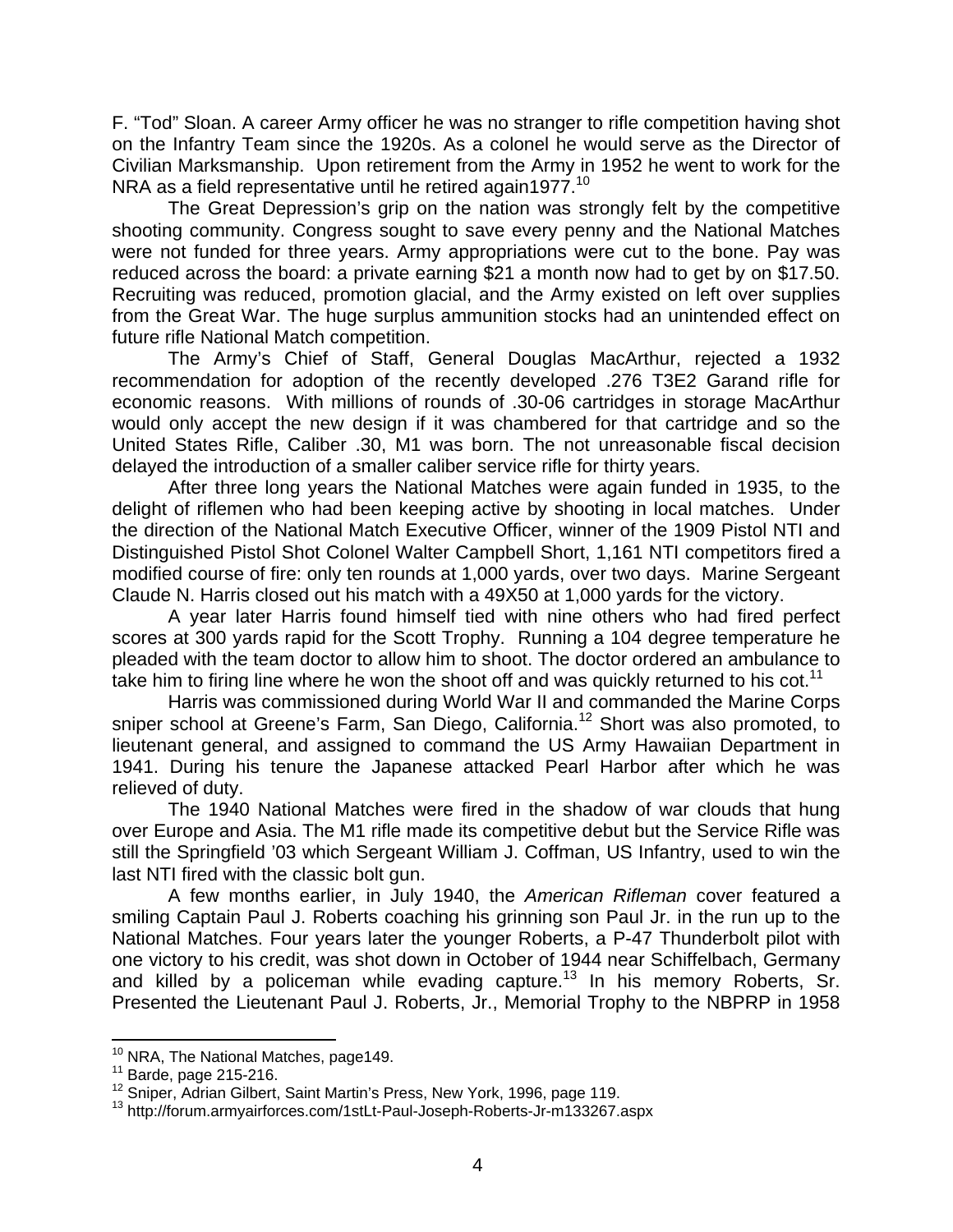for award to the highest scoring competitor in the NTI from any component of the US Air Force. The Roberts Trophy is unique among the National Trophies, many which have been designated as National Treasures, because the Air Force has declared it a memorial to the young pilot.<sup>14</sup> Its first recipient was 1LT John T. Bertva, USAF, a 1956 All American and the eighth Airman to earn a USAF Distinguished Rifleman Badge.

Eleven years and two wars would intervene before the National Trophy Individual Match would be shot again. The Marine Corps Base, Camp Matthews, California would be the site of the 1951 National Matches where a new rifle and course of fire would be introduced. Gone was the much beloved '03 with its slick bolt action and star gauged barrel. In its place was the battle, but not match, tested semiautomatic M1 Garand. They both shot the .30-06 cartridge but it would be some time before the pre-War riflemen would grudgingly accept the bulkier rifle. The National Match Course had changed with the elimination of the 1,000 yard stage. It was a new era. In a field reduced in numbers, but not in skill, there were only 298 competitors, Marine Master Sergeant Richard W. Boyer won the first NTI in which the M1 was the designated service rifle.

The 1952 Nationals were hosted by the Army at Fort Benning, Georgia and, perhaps because he was his home turf, Army Captain Muvale O. Belson walked off with the NTI. In 1953 the Nationals returned to their spiritual home, Camp Perry, after a 13 year Diaspora. It had changed a bit since 1940, competitors now slept in tar paper huts which formally housed Prisoners of War instead of under Army canvas, but it was still had the same long grass firing line reaching out to the shallow edge of Lake Erie. When the results of the NTI were posted the top six places went to Marines with a score differential of just four points. With a 241-15V Technical Sergeant Martin H. Peak walked off with the Daniel Boone Trophy.<sup>15</sup>

The NRA presented a Frederick MacMonnies statuette of Captain Nathan Hale, a Connecticut schoolmaster, hanged, by order of General William Howe, as a spy, in New York City, on September 22, 1776, to the NBPRP. The new trophy was to recognize the high scoring civilian in the NTI and was first awarded in 1956 to Garmon D. Simmons.

Gunsmiths are invariable fiddlers, always trying to make a trigger crisper, an action slicker, or a barrel more accurate. Since the introduction of the M1 to competition military armorers had been trying to squeeze every last V out of the rifle both for pride and to quite the constant carping of the few remaining '03 rifleman who wanted a rifle that they could believe was as accurate as the old bolt gun. A combination of skill on the workbench and firing line, and some decent ammunition, all came together on September 2, 1958 for a dazzling performance.

As a "China Marine" Technical Sergeant Michael Pietroforte, had begun shooting eleven years earlier under the guidance of Claude Harris, the winner of the 1935 NTI. Along with 1800 others he drew his ammunition and began shooting. Many riflemen were clean after slow fire standing but only three remained after the rapid fire sitting stage. When he policed up his brass after 300 rapid Pietroforte's score card's total read 150, the only perfect score left on the line.

In the late afternoon he took his place at 600 yards with a score of 248X250 already on the board. Pietroforte had to shoot a 99 to win. A 98 would throw him into a

 $14$  http://www.odcmp.com/nm/trophies/ri\_lt\_robertsjr.htm  $15$  Barde, Page 288.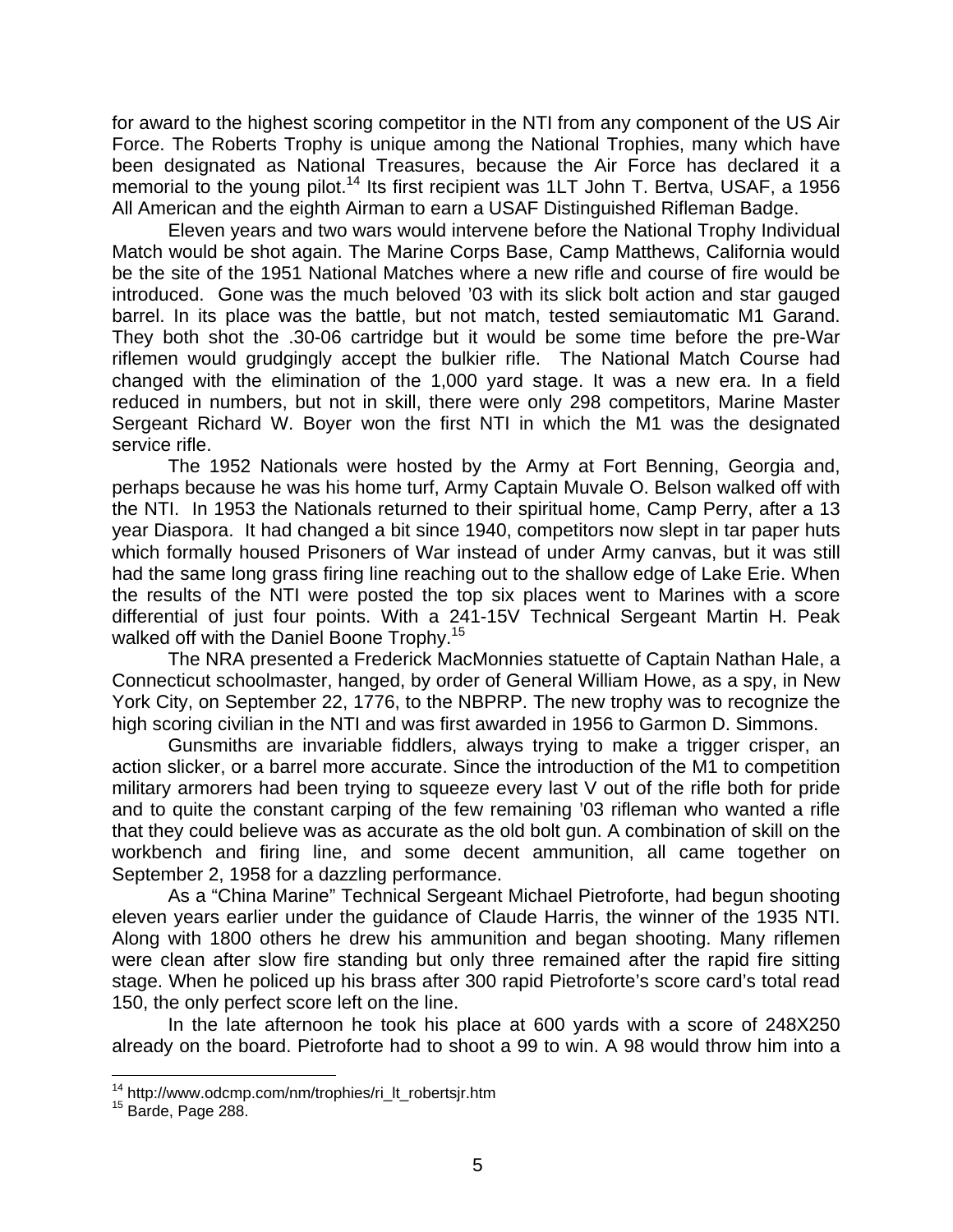tie which he might well lose on V count. After studying the mirage, wind flags, and adjacent targets for some time he went for record; his first shot a five at seven. Pietroforte adjusted his sights and danced in and around the V ring with his next eight shots and then ran 11 straight Vs for a 250-23V, the first clean ever shot in the NTI.<sup>16</sup>

The 250 barrier had been broken. Army Master Sergeant Maxie W. Fields was the next to go clean in 1963. Staff Sergeant Bobbie E. Smith, the first Air Force rifleman to win the NTI, followed in 1964 and Marine Sergeant Gilmer Murdock set the V Target record with a 250-33V in 1965.

The early 1960s saw a spate of trophies added to the National Matches trophy case. The Coast Artillery Trophy was presented to the NBPRP by the commandant, United States Marine Corps, in 1961. The trophy is a sterling silver cup with figures of Marines, standing and kneeling, firing rifles. Officers and enlisted members of the Coast Artillery Corps presented the trophy to the Marine Corps in 1923 in appreciation of its training the Coast Artillery Team for the National Matches from 1910 to 1922. Gunnery Sergeant Ben L. Harshman, was the first Marine to receive the trophy.<sup>17</sup>

The Association of the United States Army, a private, non-profit educational organization that supports America's Army, presented a trophy to the NBPRP in its name in 1962 for award to the highest scoring soldier, Active, Reserve, or National Guard, in the NTI. It first recipient was an active duty infantryman, Sergeant First Class Vernon R. Read, USA.

Juniors had been a growing presence in the NTI and the NBPRP recognized the fact with the 1963 purchase of The Golden Eagle Trophy as an award to recognize the best score fired by a junior in the NTI. It was presented to Dan M. Caldwell that year.

The Reserve Officers' Association of the United States (ROA) presented the Citizens Soldier Trophy to the NBPRP in 1964 for presentation to the high reservist, regardless of component, in the NTI. The trophy is pentagonal in shape and carries the emblems of the five services surrounding the ROA emblem. Army Reserve Lieutenant Colonel Sam Burkhalter was the first to win this new trophy. He won it again in 1967, the first to win it twice.

With all of the perfect scores being shot on the 5V on every yard line, and in aggregates, it was decided that it was time for a more demanding target. After a period of development and trial the 10X target was adopted for introduction at the start of the 1967 competitive season.

The venerable 5V's swan song would be at the 1966 Nationals. Pietroforte, now a warrant officer, was back on the line apparently having lost nothing in the past eight years. In a story line that could only have been scripted in Hollywood, he shot a 250- 26V. Pietroforte is the only person to shoot two cleans to win the NTI as well as the first person to be able to display two Daniel Boone Trophies on his mantle.

The 10X target was a challenge for high power rifleman. While the black aiming circle is roughly the same size, 12 inches on the 5V and 13 inches on the 10X, there are six scoring rings inside the 10X target verses the four on the 5V. In its inaugural use in the 1967 NTI, Staff Sergeant Robert Goller, USMC, wielded an M-14 and fired a 471- 11X for the victory. With the exception of a few weather shortened matches it is the lowest winning score ever fired on the 10X in the NTI.

<sup>&</sup>lt;sup>16</sup> Barde, Page 318-320.<br><sup>17</sup> http://www.odcmp.com/NM/Trophies/RI\_Coast\_Artillery.htm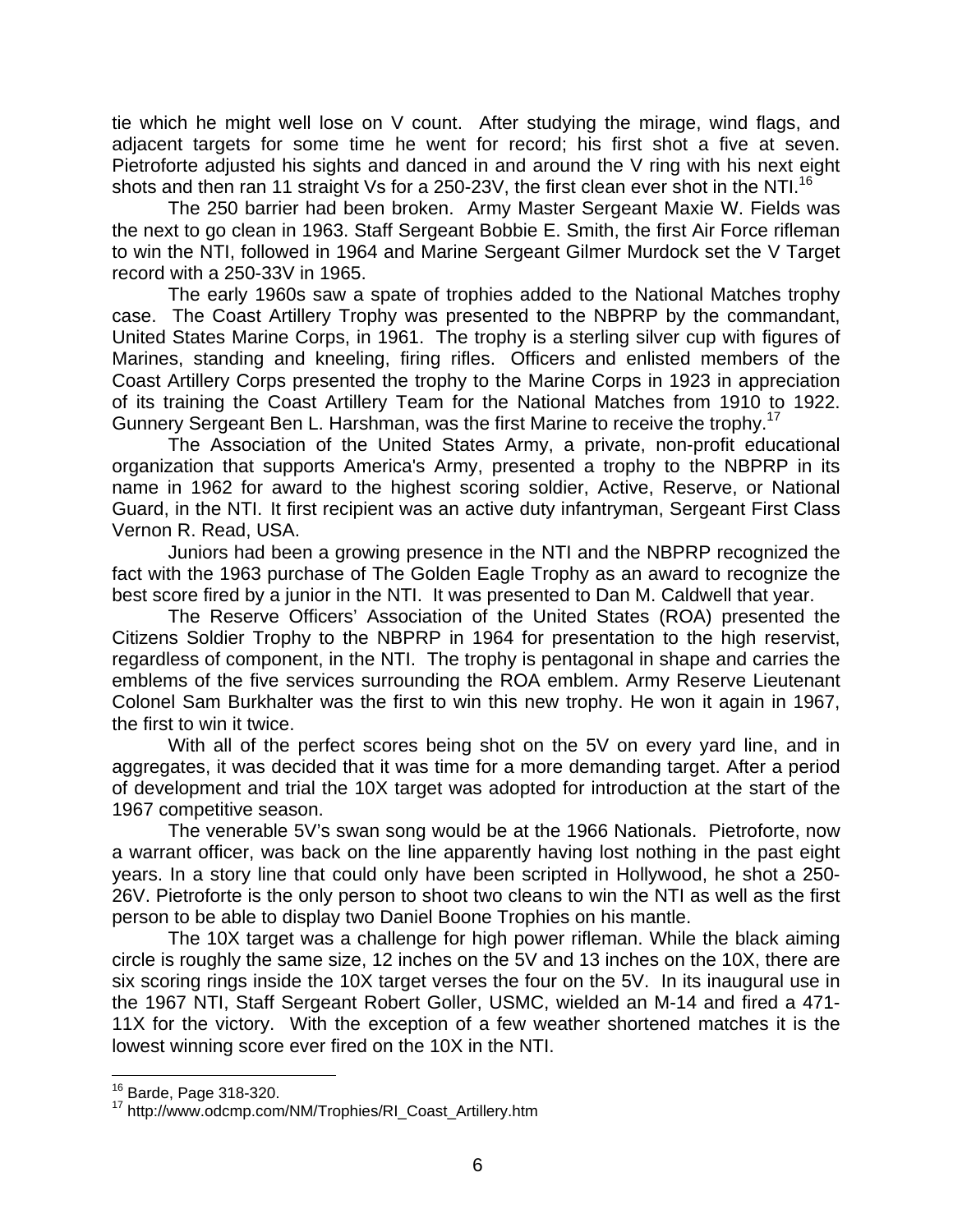No one would have a chance to improve on Goller's opening 10X salvo in 1968 for, about three weeks before Christmas, on December 1, 1967, Secretary of the Army Stanley Resor played the Grinch when he wrote the Chairman of the Armed Services committee that, "The expenditure involved in conducting the National Matches is not considered essential at this time…" While the Nationals were not federally funded, the NRA managed to keep Camp Perry afloat and later that year a National Trophy Team competition that was held at the Black Canyon Range in Arizona.18

A change in Army Regulation 920-30 established an entry fee for the NBPRP matches, alleviating Secretary Resor's financial concerns and allowed for the return of most of the National Match schedule in 1969. With that Staff Sergeant Terry Daugherty, USA, was able to face off against 533 service rifle shooters to take the Daniel Boone Trophy and a presentation M1 rifle with a score of 489-20X. The next year the Army's Sergeant First Class Myles G. Brown was the first to break into the 490s with a 491- 10X.

By 1976, the 1964 Golden Eagle Trophy winner and the 1965 NRA Junior High Power Champion had graduated from college, accepted an Army Commission, served a tour in Viet Nam, and had been assigned to the Army Marksmanship Training Unit. Well versed in service rifle competition, and an accomplished international shooter, Captain Boyd Goldsby won the NTI in the Bicentennial year with a then record score of 493-15X. His victory also gave him the distinction of being the first to win both the junior and over all trophies. Goldsby's performance also bolstered the standard set by Brown in 1970, from this point on, with two exceptions; a score in the 490s has been required to capture the Boone Trophy.

Matthew McSheehy, a Massachusetts junior, made NTI history by winning the Golden Eagle Trophy in 1976 and 1977. He was the first to win it twice and back to back.

The National Guard Association of the United States established a trophy, in its name, to be awarded to the high scoring Army or Air National Guardsman in the NTI. Pennsylvania Army Guard Warrant Officer 3 David R. Logan was its first winner in 1978. US Navy Reserve Lieutenant Norman R. Harris also made 1978 a banner year when he chalked up the first back to back win of the Citizens Soldiers Trophy.

 Mr. And Mrs. Richard C. Maguire, of Davenport, Iowa, began what would become a memorable 1984 National Match competitive year by presenting a silver urn for award to the high scoring woman in the NTI. Noma J. McCullough, who would go on to great fame as a long range shooter on many USA Palma Teams, was the first to win the new, eponymously named, Women's Trophy. The NBPRP also authorized the Police Rifle Trophy to honor those law enforcement officers who competed with the service rifle. R. Wayne Hurst, Jr., who had won the Nathan Hale trophy in 1981, was the inaugural winner.

Staff Sergeant Greg Strom, USA, pulled off an amazing shooting hat trick in 1984. On August  $7<sup>th</sup>$  he stepped to the line and shot a 296-10X to win the Presidents Match. The next day he chalked up a 495-22X to win the NTI, the first person to win both and in the same year. The third leg of the hat trick had its antecedents back in 1980 when he won that year's Presidents making him the first to win the prestigious match twice when it was a standalone match and not part of an unfired aggregate.

 $18$  NRA page 285.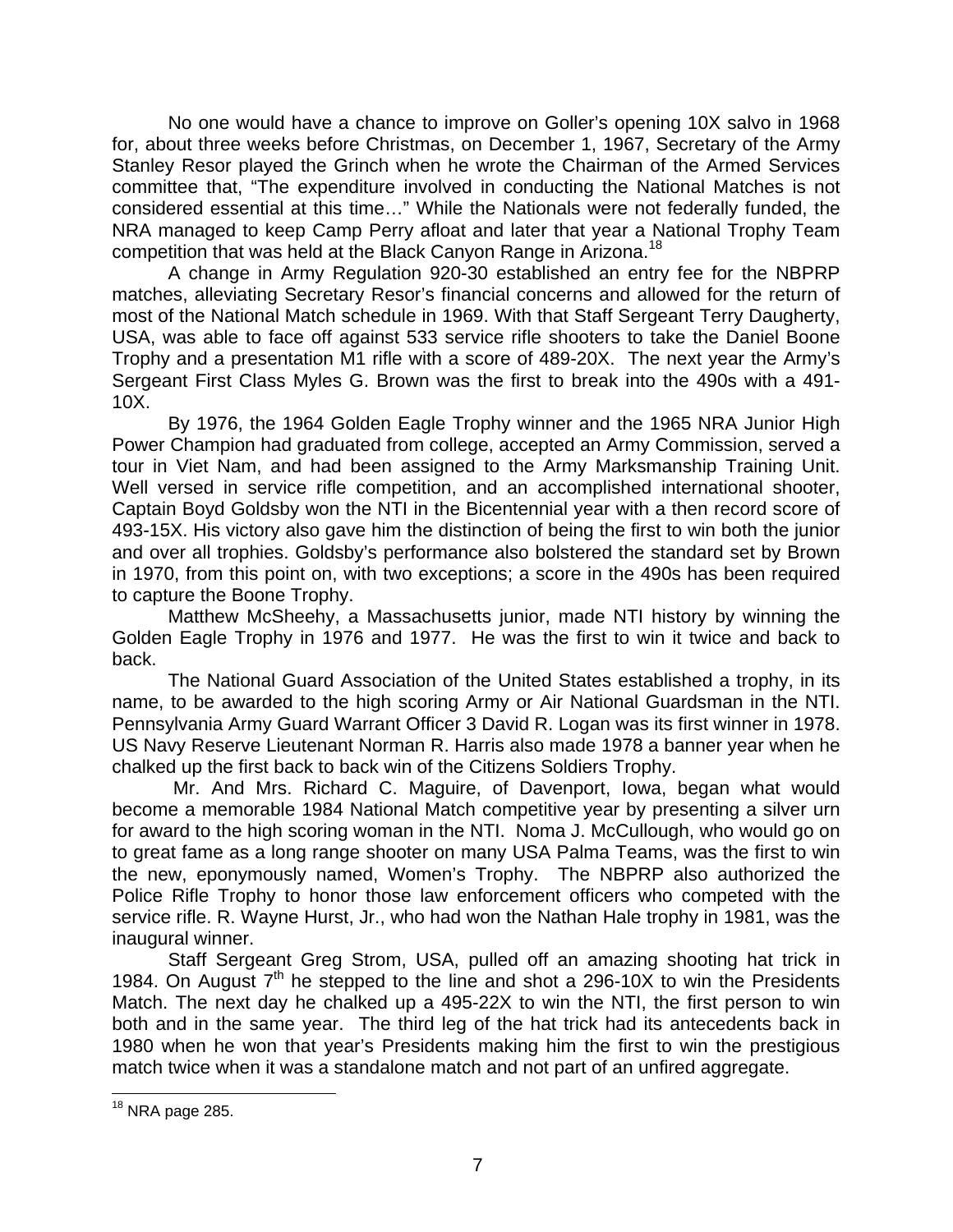Not to be outdone Army Captain David Erickson repeated Strom's *tour de force* the very next year. However, Strom would not be upstaged and he again won the NTI in 1987, becoming the second person to win it twice.

The Wyatt Trophy was presented to the NBPRP in 1992 by Distinguished Rifleman Joe Wyatt, Jr. in honor of his father, US Navy Captain Joe Earle Wyatt, and all the other brave men and women of this nation who have gone in harm's way on the seas. The silver bowl, mounted on a polished walnut base, is awarded to the high scoring active duty or reserve sailor with the highest score in the NTI. It was first presented in the year of its donation to Commander Norman L. Harris, USNR

Marine heavy equipment mechanic Sergeant Julia Watson started shooting with the Utah State Civilian Rifle Team at 18. Impressed by the Marines she saw at Camp Perry she joined the Marine Corps, where her marksmanship skills were quickly recognized earning a spot on the Marine Corps Rifle Team.<sup>19</sup> She had a great three year run beginning as the top scoring woman in the NTI in 1996 and 1997 and then beating everyone in 1998 to break a 94 year male lock on the NTI becoming the first woman to win the Daniel Boone Trophy in the process.

Watson's 1998 win stymied Army Staff Sergeant Kevin MacMahon's attempt to win back to back NTIs. Winning the 1997 match he had to wait until 1999 when, now a Sergeant First Class, he won his second NTI becoming the third to win two NTIs.

Sergeant First Class Grant Singley, USA, opened the new century by pushing the NTI record to a formidable 497-24X in 2000. The record would be challenged, Major Jay A. Williams posted a 497-21X in 2001, but not broken until Marine Staff Sergeant Jason Benedict slipped past Singley by a single X with a 497-22X in 2007.

Staff Sergeant Norman Anderson won a rain shortened NTI in 2004. Promoted to Sergeant First Class over the winter he returned to Perry and joined the thin ranks of two time winners, Peitroforte, Strom, and MacMahon. However, he one upped his peers by being the first to go back to back in the event.

John Coggshall brought the Golden Eagle Trophy back home to Meriden, Connecticut in 2004. Two years later his sister Julie won the trophy giving the two young Distinguished shooters the added distinction of being the first and only, to date, set of siblings to win the trophy.

For 90 years the NTI was the sole domain of the military, but that would change. In a tightly contested 2008 NTI two west coast civilians battled out for the honor of being the first civilian to win the NTI since 1918. Shawn McKenna, California, edged out Trenton Hering, Oregon by one point, 496-19X to 495-23X, as well as 1104 other competitors, for the honor. McKenna earned his Distinguished Rifleman Badge at age 16 and has been a member of the Presidents Hundred several times.

Army Sergeant Sherri Jo Gallagher seemingly grew up at Camp Perry. She had spent many summers on the firing line accumulating an impressive shooting resume before joining the Army. Walking in the footsteps of her hard holding mother, Nancy Gallagher-Tompkins, she won the Women's Trophy in 2010, a mother and daughter first.

Vermont Air National Guard Staff Sergeant Leigh Jenks III was no stranger to both high level competition and shooting success in the NTI. The 1993 winner of the Golden Eagle Trophy went on to shoot for Saint John's University, reaching the NCAA

<sup>19</sup>http://clubs.odcmp.com/cgi-bin/distinguishedStory.cgi?distID=9453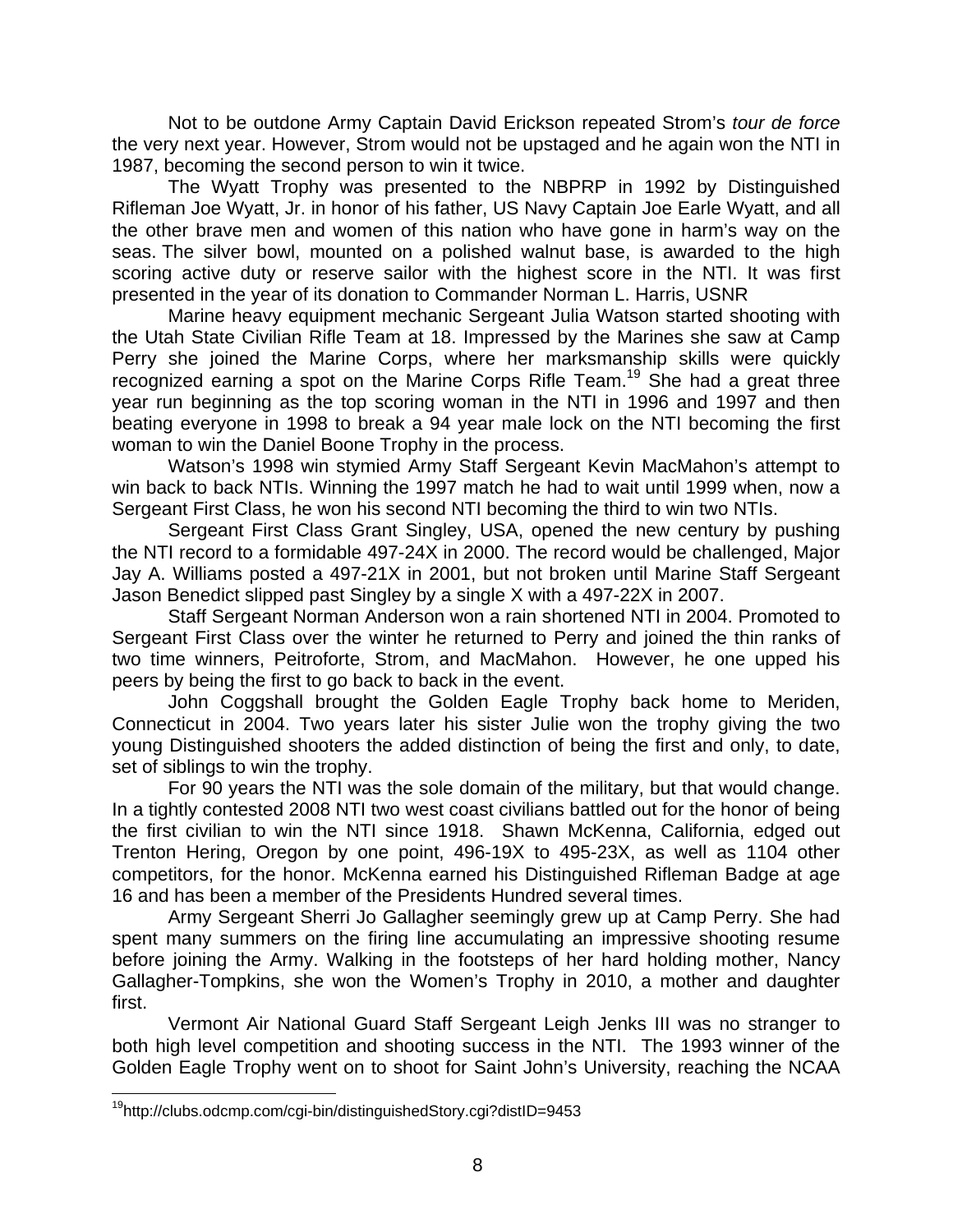National Championship. Shooting for the All National Guard Team in 2011 he inched the NTI record up by a point and two Xs to 498-24X. One point may not seem like much but there is precious little room for improvement that close to perfection. In that rarefied atmosphere one point is not like climbing a small hill but more like ascending Mount Everest.

For well over a century, rifle competitors have faced off on a level playing field in the NTI to determine who is best with the service rifle. The NTI is the premier Excellence In Competition Match and, as such, it brings out the best in all who participate in this a once a year event which demands the utmost attention to detail for success on a national stage.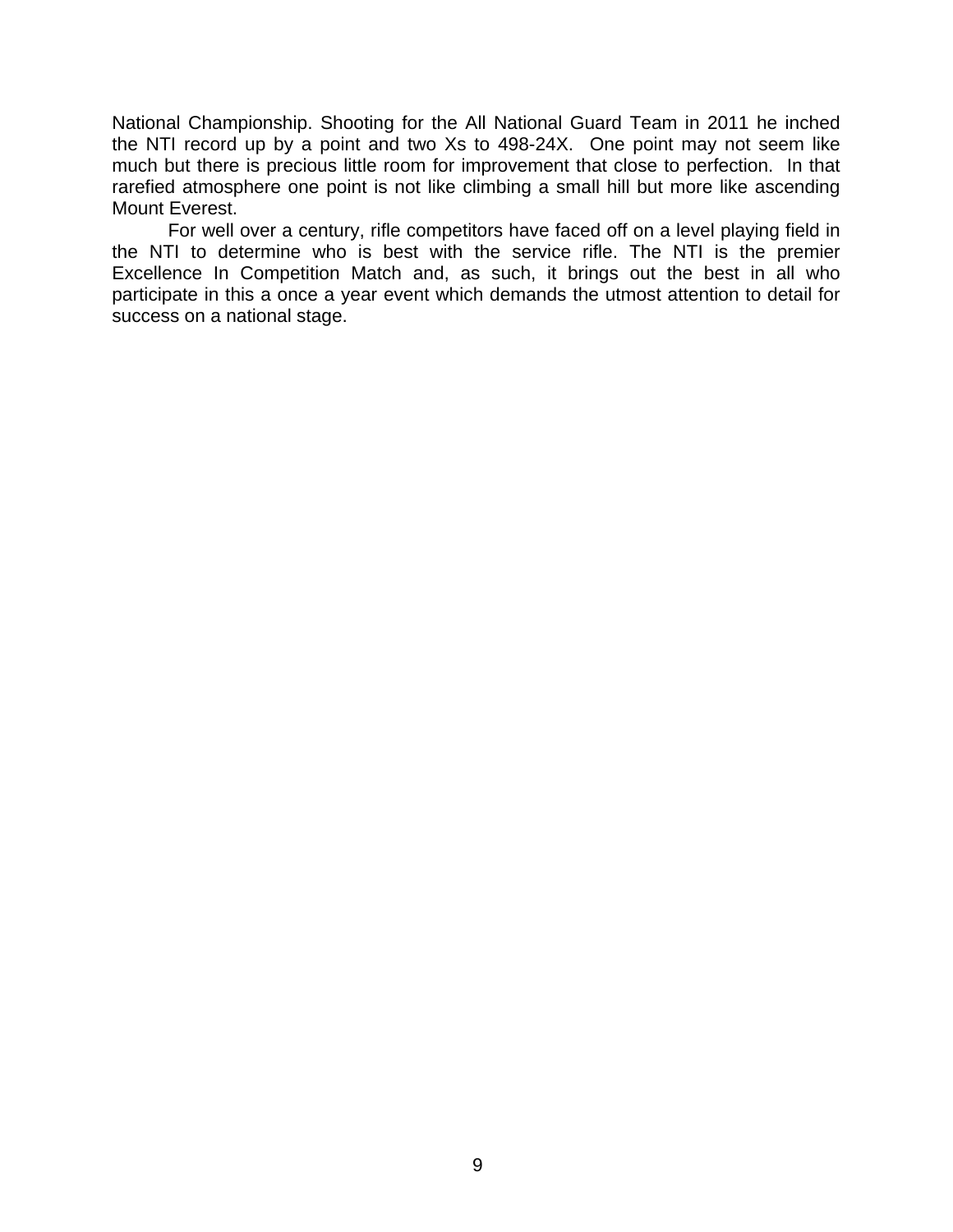### Appendix A-

### The Daniel Boone Trophy



The Daniel Boone Trophy was purchased by the NBPRP in 1925. The trophy is a bronze statue of the marksman Daniel Boone, American pioneer in Kentucky and Missouri (1734- 1820), with his rifle. It is awarded to the winner of the National Trophy Individual Rifle Match.

1904-SGT George Sayer, US Infantry 1905-PVT J. Durward, Massachusetts NG 1906-LT Theodore H. Dillon, US Engineers 1907-Midshipman Willis Augustus Lee, Jr, USN 1908-LT Arthur D. Rothrock, Ohio NG 1909-Midshipman Herbert O. Roesch, USN 1910-SGT Scott Clark, Indiana NG 1911-SGT C.M. King, Iowa NG 1912-no competition 1913-Articifer E.W. Sweeting, Pennsylvania NG 1914-no competition 1915-SGT James S. Stewart, Massachusetts NG 1916-Mr. H.W. Spencer, Missouri 1917-no competition 1918-Mr. H.P. Mueller, Indiana 1919-SGT Theodore B. Crawley, USMC 1920-SGT Henry Whitaker, US Infantry 1921-Marine Gunner Otho Wiggs, USMC 1922-SGT Otto Benz, Coast Artillery Corps 1923-LT Louis V. Jones, US Infantry 1924-CPT William W. Ashurst, USMC 1925-SGT Charles Hakala, 8<sup>th US</sup> Infantry 1926-no competition 1927-2LT Richard M. Cutts, Jr., USMC 1928-SGT Carl J. Cagle, USMC 1929-SGT Jens B. Jensen, US Cavalry<br>1930-SGT S. Bartletti, 113<sup>th</sup> INF, New Jersey NG 1931-1LT Emerald F. Sloan, US Infantry 1932-1934-no competition 1935-SGT Claude M. Harris, USMC 1936-CPL Waldo A. Phinney, USMC 1937-2LT James G. Frazer, USMC 1938-CPL Malcolm J. Holland, USMC 1939-SGT Coats Brown, US Infantry 1940-SGT William J. Coffman, USMC 1941-1950-no competition 1951-MSG Richard W. Boyer, USMC 1952-CPT Murvale O. Belson, USA 1953-TSGT Martin H. Peak, USMC

1954-CPL Edward F. Grimes, USA 1955-1LT Charles A. Folsom, USMC 1956-SSG V.D. Mitchell, USMC 1957-TSGT Paul V. Bailey, USMC 1958-TSGT Michael Pietroforte, USMC 1959-SGT Charles D. David, USA 1960-PFC Ronald L. DeVies, USA 1961-SFC Alfred B. Falcon, USA 1962-SFC Vernon R. Read, USA 1963-MSGT Maxie W. Fields, USA 1964-SSG Bobby E. Smith, USAF 1965-SGT Gilmer Murdock, USMC 1966-WO Michael Pietroforte, USMC 1967-SSG Robert L. Goller, USMC 1968-no competition 1969-SSG Terry W. Daugherty, USA 1970-SFC Myles G. Brown, USA 1971-CDR Charles F. Schroeder, USNR 1972-CPT David J. Cramer, USAR 1973-PO1 Thomas N. Treinen, USN 1974-AOC Charles R. Bover, USN 1975-SGT Gary Schmidt, USAR 1976-CPT Boyd Goldsby, USA 1977-LT Norman R. Harris, USNR 1978-SGT Dennis E. Ghiselli, USMC 1979-MGYSGT Frank V. Kruk, USMC 1980-WO Robert L. Busher, USMC 1981-SGT John W. Johnson, USMC 1982-MSG William R. Lee, USA 1983-SSG William R. Porter, Vermont NG 1984-SSG Greg A. Strom, USA 1985-CPT David B. Erickson, USA 1986-MAJ Edward Schumacher, USA 1987-SSG Greg A. Strom, USA 1988-MAJ Obed Morley, USAR 1989-SFC Bruce Gilbreath, USA 1990-SGT Vincent M. Greiner, USA 1991-SPC Lance Hopper, USA 1992-1LT Michael Johnson, ARNG 1993-SSG Kevin R. Kistler, USMC 1994-SSG David Kerin, Pennsylvania NG 1995-SGT Alexander Arrieta, USMC 1996-GYSGT Jeffery Schafer, USMC 1997-SSG Kevin B. MacMahon, USA 1998-SGT Julia Watson, USMC 1999-SFC Kevin B. MacMahon, USA 2000-SFC Grant Singley, USA 2001-MAJ Jay A. Williams, USAR 2002-SSG David Karcher, USMCR 2003-SGT Jerome Bostick, USMC 2004-SSG Norman Anderson, USA 2005-SFC Norman Anderson, USA 2006-SPC Brandon Green, USA 2007-SSG Jason Benedict, USMC 2008-Mr. Shawn McKenna, California 2009-MSG Jack Pardy, USAR 2010-SGT Tyrel Cooper, USA 2011-SSG Leigh Jenks III, Vermont Air NG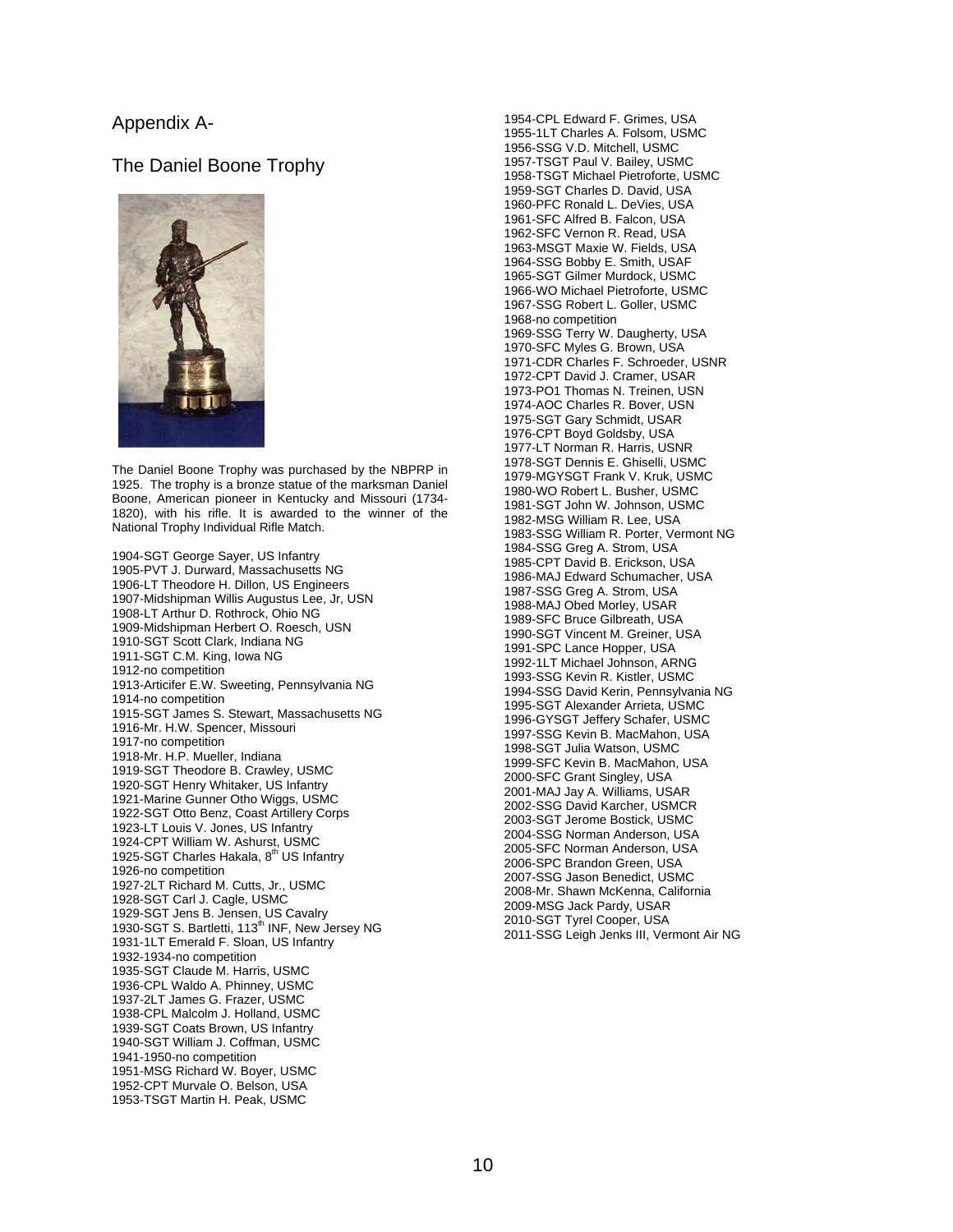#### The 25th Infantry Division Trophy



The 25th Infantry Division Trophy was presented to the NBPRP in 1955 by the 25th Infantry Division Association. It is a plaque that displays the famous "Tropic Lightning" with a bas relief that illustrates the World War II Pacific Theater area of operations in which the division participated. It is awarded to the highest scoring Active Army, Army Reserve, or Army National Guard Infantry competitor in the National Trophy Individual Rifle Match. It was retroactively awarded to 1953.

1953-LTC Thomas J. Sharpe, USA 1954-CPL Edward F. Grimes, Jr., USA 1955-CPL John C. Chandler, Maryland NG 1956-PVT John R. Foster, USAR 1957-SP3 Linden O. Fogderud, USAR 1958-SSG Gordon M. Voss, USA 1959-MSG Floyd M. Frazier, USA 1960-SGT Fred E. Patterson, USA 1961-SFC Alfred B. Falcon, USA 1962-SFC Vernon R. Read, USA 1963-MSG Maxie W. Fields, USA 1964-SGT William R. Lee, USA 1965-MSG Donald E. Bracy, USA 1966-SSG William R. Lee, USA 1967-SSG Patrick J. Boyle, USA 1968-no competition 1969-SSG Terry W. Daugherty, USA 1970-SFC Myles G. Brown, USA 1971-SSG David M. Bradford, USA 1972-SFC Martin D. Edmonson, USA 1973-SFC Martin D. Edmonson, USA 1974-SSG Arpail J. Gapol, USA 1975-SSG Mark McSheehy, USAR 1976-MSG James A. Nettles, USA 1977-MSG Raymond E. Crouse, USAR 1978-SFC Earl L. Waterman, USA 1979-SFC Edward G. Shelley, USA 1980- SSG Mark McSheehy, USAR 1981-2LT David B. Erickson, USA 1982-MSG William R. Lee, USA 1983-MSG William R. Lee, USA 1984-SGT Greg A. Strom, USA 1985-CPT David B. Erickson, USA 1986-MAJ Christopher J. Stark, USAR 1987-SSG Greg A. Strom, USA 1988-CPT David B. Erickson, USA 1989-SFC Bruce Gilbreath, USA 1990-SGT Vincent M. Greiner, USA

1991-SP4 Lance Hopper, USA 1992-SFC Larry Walraven, Iowa NG 1993-SFC Kevin B. McMahon, USA 1994-LTC Christopher J. Stark, USAR 1995-SPC Barry Coleman, USAR 1996-SSG Lowell Johnson, USAR 1997-SSG Kevin B. McMahon, USA 1998-SSG Kevin B. McMahon, USA 1999-SFC Kevin B. McMahon, USA 2000-SFC Grant Singley, USA 2001-SSG Norman L. Anderson, USA 2002-SFC Grant Singley, USA 2003-SSG Emil Praslick, USA 2004-SSG Norman L. Anderson, USA 2005-SFC Norman L. Anderson, USA 2006-SFC Lance Hopper, USA 2007-SFC Grant Singley, USA 2008-CPT J. R. Treharne, Wisconsin NG 2009-SPC Tyrel Cooper, USA 2010-SGT Tyrel Cooper, USA 2011-SPC Augustus Dunfey, USA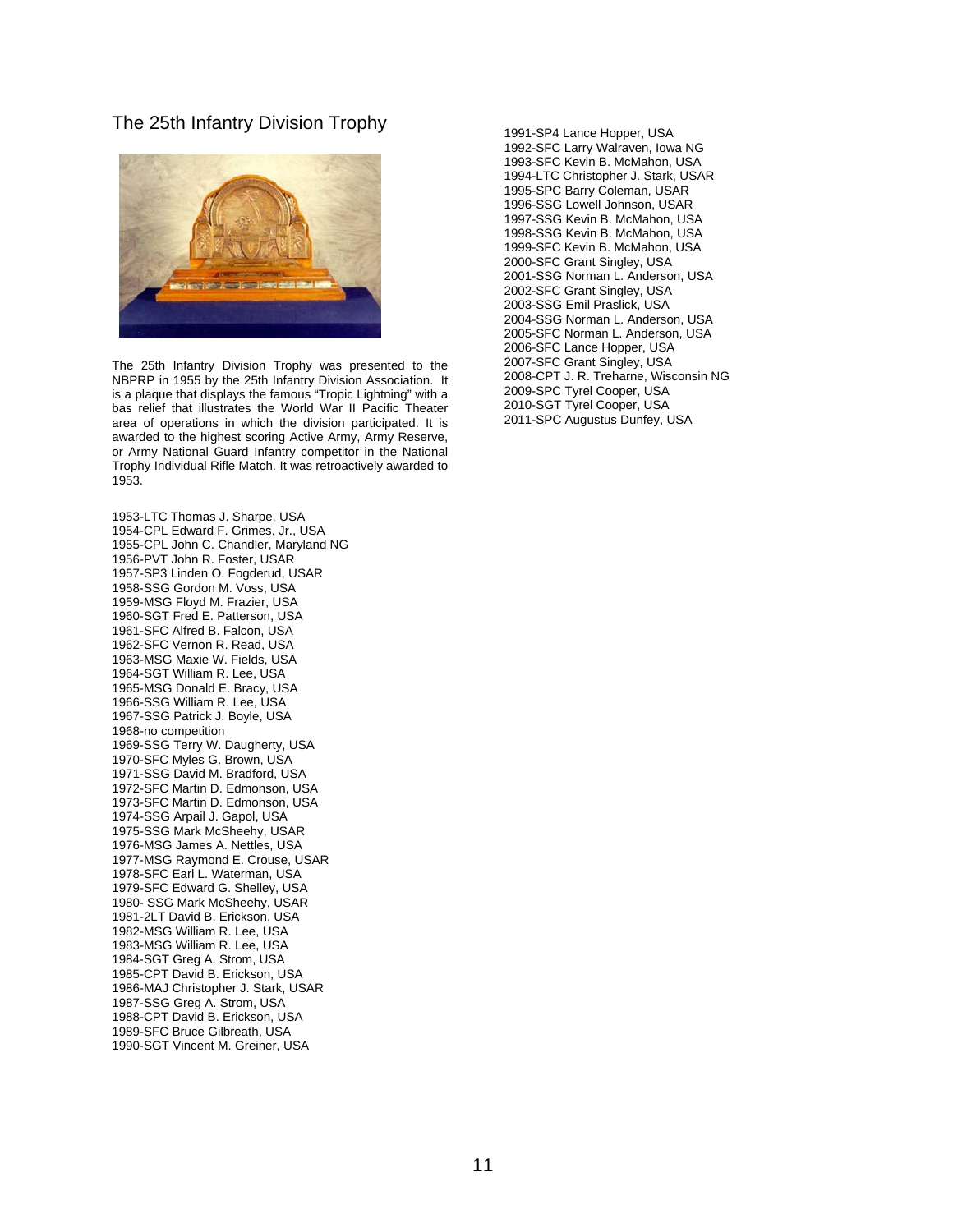### The Nathan Hale Trophy



The NRA presented the Nathan Hale Trophy to the NBPRP in 1956. It is a bronze figure of the Revolutionary War hero, Captain Nathan Hale, created in 1890 by sculptor Frederick MacMonnies. It is awarded to the highest scoring civilian competitor in the National Trophy Individual Rifle Match.

1956-Garmon D. Simmons 1957-Francis J. Cannon 1958-Jasper O. Kleinjan 1959-Frank M. Sawyer 1960-Paul W. Renne 1961-Donald L. Higbee 1962-Harold L. Slocum 1963-Don A. Bruendl 1964-Edwin E. Pfeiffer 1965-Bobby D. Adkins 1966-Albert H. Couillard, Jr. 1967-Clinton O. Fowler 1968-no competition 1969-Earl H. Burton 1970-Middleton W. Tompkins 1971-Ronald G. Troyer 1973-Jack G. Jones 1973-Clinton O. Fowler 1974-Clinton O. Fowler 1975-Robert O. Butcher 1976-Eric M. St.John 1977-Gerald J. Kozuch 1978-Bert A. Rollins 1979-Chester F. Hamilton 1980-Bert A. Rollins 1981-R. Wayne Hurts, Jr. 1982-Joe M. Gipson 1983-Gerritt Stekuer 1984-R. Wayne Hurst, Jr. 1985-Gregory O. McConoughey 1986-John L. Howell 1987-Bill Murry 1988-Gregory Connor 1989-Eric Luhmann 1990-Thomas Rider 1991-Robert Tomasik 1992-Vincent M. Greiner 1993-Ronald A. Zellner

1994-Janet Tomsyn 1995-Vincent M. Greiner 1996-Robert Modica 1997-David H.Brantner 1998-Andrei Ladron 1999-Dwight Becherer 2000-Robert Modica 2001-John R. Sylvester 2002-Michael Theis 2003-James O'Connell 2004-James O'Connell 2005-Konrad Powers 2006-Richard Meade 2007-Robert Modica 2008-Shawn McKenna 2009-Ed Mank 2010-Jared Perry 2011-Dwight Becherer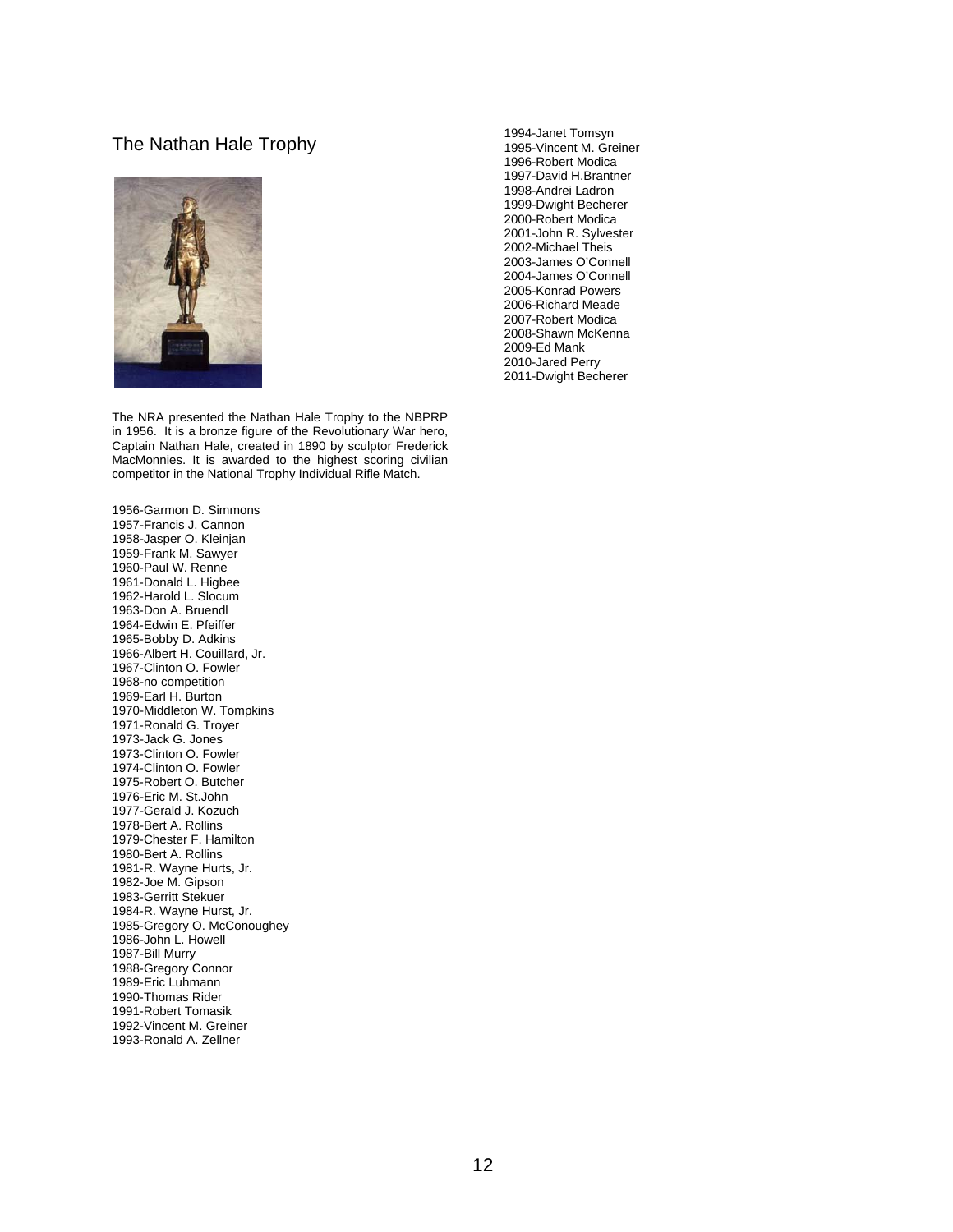### The Lieutenant Paul J. Roberts, Jr., Memorial Trophy



The Lieutenant Paul J. Roberts, Jr., Memorial Trophy was presented to the NBPRP in 1958 by the father of a young fighter pilot killed during combat in World War II in Germany. The trophy is a sterling silver globe and was designated a memorial by the U.S. Air Force. It is awarded to the highest scoring Air Force competitor, Active, Reserve, or National Guard of the National Trophy Individual Rifle Match.

1959-1LT John T. Berva, USAF 1960-A1C Paul H. Stapper, USAF 1961-A1C Robert R.W. Dickens, USAF 1962-A1C Robert R.W. Dickens, USAF 1963-A1C Robert R.W. Dickens, USAF 1964-SSG Bobby E. Smith, USAF 1965-LTC Brice G. Johnson, USAF 1966-SSG Kurt J. DeGerlund, USAF 1967-MSG Arnold H. Fairbanks 1968-no competition 1969-SSG Arlie Jones, USAF 1970-TSGT Joseph H. Wilson, North Carolina ANG 1971-MSG Edward F. O'hara, USAF 1972-MSG Maurice M. Bergevin, USAF 1973-1LT Robert E. Witmer, Pennsylvania ANG 1974-COL William L. Deneke, USAF 1975-TSGT Joseph H. Wilson, North Carolina ANG 1976-MAJ John C. Andres, Minnesota ANG 1977-TSGT Terry L. Martino, Ohio ANG 1978-SGT Rodney I. Smith, USAF 1979- TSGT Terry L. Martino, Ohio ANG 1980-CPT Robert E. Witmer, Pennsylvania ANG 1981- MAJ John C. Andres, Minnesota ANG 1982-TSGT Terry L. Martino, Ohio ANG 1983-TSGT Terry L. Martino, Ohio ANG 1984-TSGT Robert Claxton, ANG 1985-A1C Neil P. Jensen, USAF 1986-SSG John R. Burres, ANG 1987- SSG John R. Burres, ANG 1988-SGT Jeffery T. Jezierski, ANG 1989-1LT Dan Sutton, ANG 1990-TSG Thomas A. Kelly, ANG 1991-SSG Neil P. Jensen, USAF 1992-TSGT Terry L. Martino, Ohio ANG 1993-CPT Dan Sutton, ANG 1994- SSG Neil P. Jensen, USAF 1995-SSG Michael Suwinski, ANG 1996-TSGT Kenneth Strohm, Ohio ANG

1997-SSG Gary E. Diefenderfer, West Virginia ANG 1998-MAJ Eric Bellows, USAF 1999-MSG William Walter, USAF 2000-MAJ Thomas E, Scarboro, USAF 2001-SSG Stuart D. MacKey, USAF 2002- MAJ Eric Bellows, USAF 2003-TSGT Bryan Quick, USAF 2004-MSG George Wells, USAF 2005- MAJ Eric Bellows, USAF 2006-TSGT Gregory Blackstock, Maryland ANG 2007-MSG Gregory Blackstock, Maryland ANG 2008-MSG Matthew Griffin, USAFR 2009-SSG Leigh Jenks III, Vermont ANG 2010-SSG Stuart D. MacKey, USAF 2011-SSG Leigh Jenks III, Vermont ANG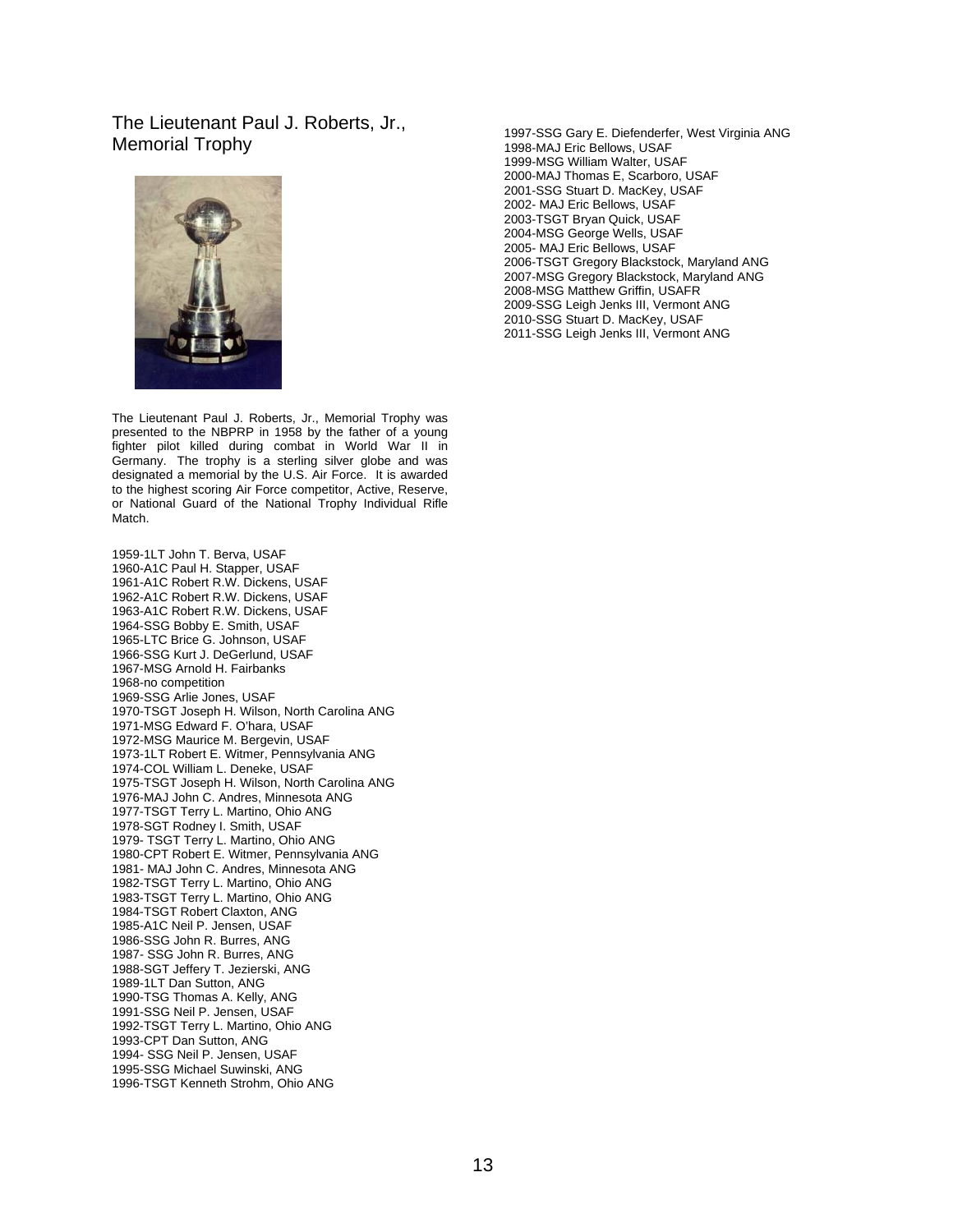### The Coast Artillery Trophy



The Coast Artillery Trophy was presented to the NBPRP in 1961 by the Commandant of the United States Marine Corps, Distinguished Pistol Shot and Medal of Honor recipient General David M. Shoup. The trophy is a sterling silver cup with figures of Marines, standing and kneeling, firing rifles. Officers and enlisted members of the Coast Artillery Corps presented the trophy to the Marine Corps in 1923 in appreciation of its training the Coast Artillery Team for the National Matches from 1910 to 1922. It is awarded to highest scoring Marine competitor, Active or Reserve, of the National Trophy Individual Rifle Match.

1960-GYSGT Ben L. Harshman, USMC 1961-CPL Robert S, Kline III, USMC 1962-GYSGT Michael Pietroforte, USMC 1963-1LT Robert J. Maguire, USMCR 1964-GYSGT Lawrence Fitzpatrick, USMCR 1965-SGT Gilmer Murdock, USMC 1966-WO Michael Pietroforte, USMC 1967-SSG Robert L. Goller, USMC 1968-no competition 1969-GYSGT Frank V. Kruk, USMC 1970-MSG Russell E. Martin, USMC 1971- CWO2 Michael Pietroforte, USMC 1972-1LT Richard N. Jeppersen, USMC 1973-MSG Russell E. Martin, USMC 1974-MGYSGT Melvin E. Dunham, USMC 1975-LTC Charles A. Reynolds, USMC 1976-MGYSGT Russell E. Martin, USMC 1977-LTC Thomas J. Ebner, USMCR 1978-SGT Dennis E. Ghiselli, USMC 1979-MGYSGT Frank V. Kruk, USMC 1980-WO Robert L. Busher, USMC 1981-SGT John W. Johnson, USMC 1982-SGT Michael A. Keeme, USMC 1983-COL Kenneth J. Erdman, USMCR 1984-MGYSGT Russell E. Martin, USMC 1985-SSG Donald L. Heuman, USMC 1986-SGT Daniel K. Jones, USMC 1987-GYSGT Francisco Albert, USMC 1988-MSG Randy P. Hicks, USMC 1989-LTC Walter Smith, USMCR 1990-SGT Dennis W. DeMille, USMC

1991-SGT Billy Ray Williamson, USMC 1992-SGT Clint R. Habeck, USMC 1993-SSG Kevin R. Kistler, USMC 1994-SSG Jerry McGraw, USMC 1995-SGT Alexander Arrieta, USMC 1996-GYSGT Jeffrey N. Schafer, USMC 1997-SSG Alexander Arrieta, USMC 1998-SGT Julia Watson, USMC 1999-SGT Robert Mango, USMC 2000-SGT William Janssen, USMC 2001-GYSGT Nelson Ocasio, USMC 2002-SSG David Karcher, USMC 2003-SGT Jerome Bostick, USMC 2004-SSG Jermone Bostick, USMC 2005-SGT John Godwin, USMC 2006-CWO2 Billy Ray Williamson, USMC 2007-SSG Jason Benedict, USMC 2008-GYSGT Ron Fuchs, USMCR 2009-CWO4 James Fraley, USMC 2010-SSG Daniel Duitsman, USMC 2011-SGT Mark Windmassinger, USMC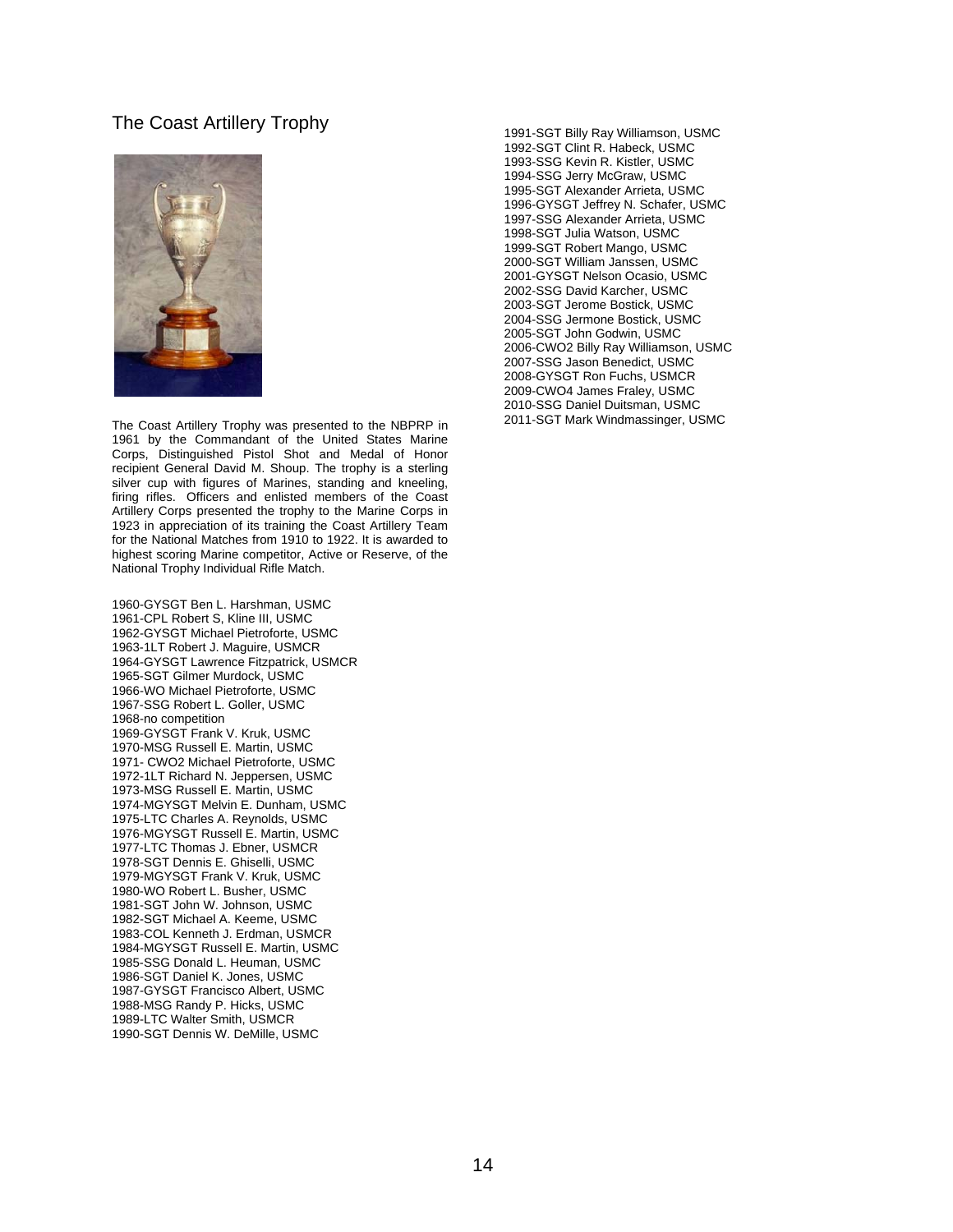### The Association of the U.S. Army Trophy



The Association of the United States Army Trophy was presented to the NBPRP in 1962 by the Association of the United States Army. The trophy is a 16 inch bronze status of a U.S. Army soldier mounted on a wooden base and is awarded to the highest scoring Army competitor , Active, Reserve, or National Guard. of the National Trophy Individual Rifle Match.

1962-SFC Vernon R. Read, USA 1963-MSG Maxie W. Fields, USA 1964-SGT William R. Lee, USA 1965-MSG Donald E. Bracy, USA 1966-SSG William R. Lee, USA 1967-SSG Patrick J. Boyle, USA 1968-no competition 1969-SSG Terry W. Daugherty, USA 1970-SFC Myles G. Brown, USA 1971-SSG Louis M. Niner, USA 1972-SFC David J. Cramer, USAR 1973-SFC Martin D. Edmonson, USA 1974-SSG Arpail J. Gapol, USA 1975-SGT Gary L. Schmit, USAR 1976-MSG James A. Nettles, USA 1977-MSG Raymond E. Crouse, USAR 1978-SFC Earl L. Waterman, USA 1979-SFC Edward G. Shelley, USA 1980- SSG Mark McSheehy, USAR 1981-2LT David B. Erickson, USA 1982-MSG William R. Lee, USA 1983-SGT William R. Porter, Vermont NG 1984-SGT Greg A. Strom, USA 1985-CPT David B. Erickson, USA 1986-CPT Edward L. Schumacher, USA 1987-SSG Greg A. Strom, USA 1988-MAJ Obed A. Morley, USAR 1989-SFC Bruce Gilbreath, USA 1990-SGT Vincent M. Greiner, USA 1991-SP4 Lance Hopper, USA 1992-1LT Michael E. Johnson, ARNG 1993-CW4 David R. Logan, Pennsylvania NG 1994-SSG David Kerin, Pennsylvania NG 1995-SPC Barry Coleman, USAR 1996-SSG Lowell Johnson, USAR 1997-SSG Kevin B. McMahon, USA 1998-SSG Kevin B. McMahon, USA 1999-SFC Kevin B. McMahon, USA

2000-SFC Grant Singley, USA 2001-SSG Norman L. Anderson, USA 2002-SFC Grant Singley, USA 2003-SSG Tobie Tomlinson, USA 2004-SSG Norman L. Anderson, USA 2005-SFC Norman L. Anderson, USA 2006-SPC Brandon Green, USA 2007-SFC Grant Singley, USA 2008-MSG George Morgan Sr., ARNG 2009-MSG Jack Pardy, USAR 2010-SGT Tyrel Cooper, USA 2011-SGT Sherri Jo Gallagher, USA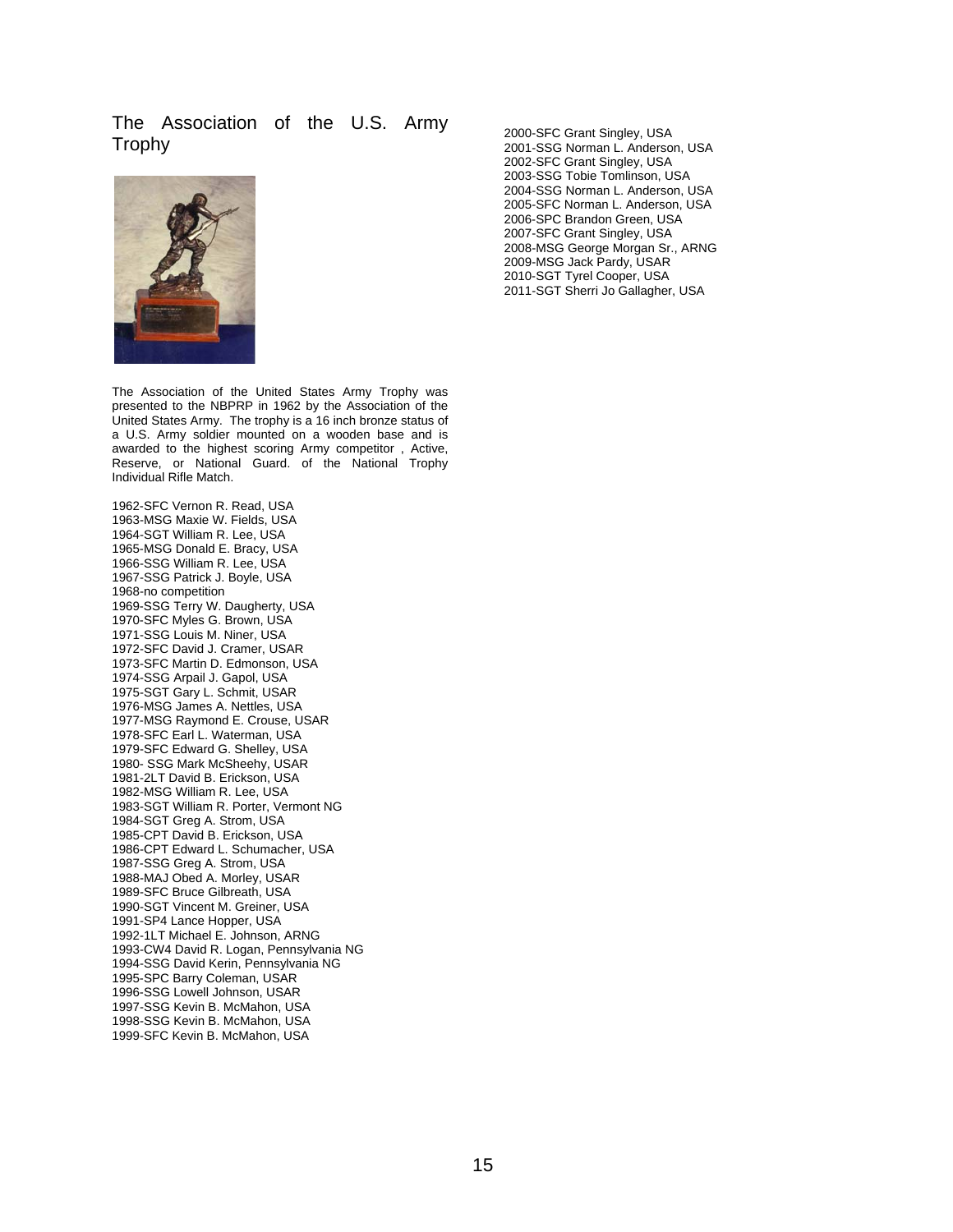### The Golden Eagle Trophy

The Golden Eagle Trophy was purchased by the NBPRP in 1963. The trophy is a golden eagle, ascending, with wings uplifted. The eagle is mounted on a walnut base and it is awarded to the highest scoring junior competitor of the National Trophy Individual Rifle Match.

1963-Dan M. Caldwell 1964-Boyd D. Goldsby 1965-Bobby D. Atkins 1966-Terry D. Malham 1967-Peter Kippie 1968-no competition 1969-Ray P. Carter 1970-William E. Gordon, Jr. 1971-William Meek 1972-Lee Deneke 1973-David B. Lyman 1974-Gary E. Tubb 1975-Richard E. Gould 1976-Matthew McSheehy 1977-Matthew McSheehy 1978-George Nyfeler III 1979-William A. Finnis, Jr. 1980-Mark J. Hetzel 1981-Jeff E. Larosa 1982-Vincent Greiner 1983-William J. Recka 1984-Norman G. Houle 1985-Robert Harbison 1986-David Zwingman 1987-Eric Luhman 1988-Alan G. Meacher 1989-Eric Luhman 1990-Michael J. Pelis 1991-John Carson 1992-Fred Converse 1993-Leigh Jenks III 1994-Paul Reynolds 1995-Travis McCoy 1996-Dominic Gardella 1997-Edward J. Taylor 1998-Doug Jodts 1999-Joseph Bartoli 2000-Jeremy Branning 2001-Adam J. Bester 2002-James Fox 2003-Curt Leister 2004-John Coggshall 2005-James Fox 2006-Julie Goggshall 2007-Kevin Trickett

2008-Amanda Louise Elsenboss 2009-Mark Nations 2010-Tyler Rico 2011-Tyler Rico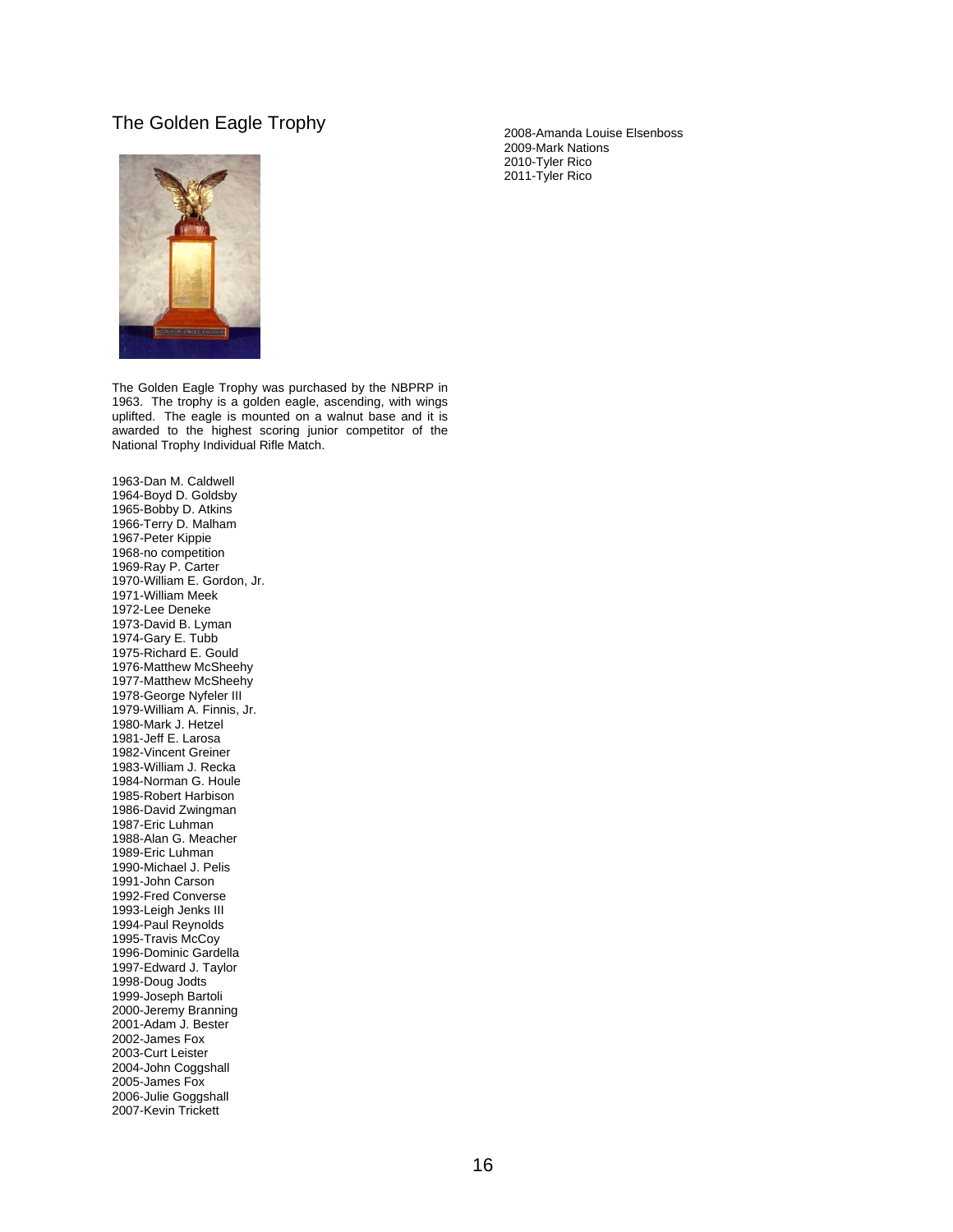#### The Citizens Soldiers Trophy



The Reserve Officers' Association of the United States presented the Citizens Soldier Trophy to the NBPRP in 1964. Miniature replicas of the Liberty Bell flank the trophy. The five insignia of the armed services encompass a large Reserve Officers' Association seal. It is awarded to the highest scoring Reserve, Army National Guard, or Air National Guard competitor of the National Trophy Individual Rifle Match.

1964-LTC Samuel C. Burkhalter, USAR 1965-CPT Curtis D. Norenberg, USAR 1966-MAJ Harold G. Austin, Jr., USAR 1967-LTC Samuel C. Burkhalter, USAR 1968-no competition 1969-1LT Charles M. Beyers, USAR 1970- LTC Samuel C. Burkhalter, USAR 1971-CDR Charles F. Schroeder, USNR 1972-CPT David J. Cramer, USAR 1973-LTJG Norman R. Harris, USNR 1974-LTC Thomas J. Ebner, USMCR 1975-SGT Gary L. Schmit, USAR 1976-CPT Boyd D. Goldsby, USAR 1977-LT Norman R. Harris, USNR 1978-LT Norman R. Harris, USNR 1979-SFC Heigo U. Orev, USAR 1980-SSG Mark McSheehy, USAR 1981-SSG Allan E. Ewing, USAR 1982-SP4 Thomas P. Rider, USAR 1983-SGT Tobias Benton, USAR 1984-SP5 Larry M. Moore, USAR 1985-MAJ David J. Cramer, USAR 1986-MAJ Christopher J. Stark, USAR 1987-CPT Bruce E. O'Brien, USAR 1988-MAK Obed Morley, USAR 1989-MSG Allan Ewing, USAR 1990-MSG Douglas L. Morrison, USAR 1991-MAJ Ray P. Carter, USAR 1992-SGT Eric A. Uptagrafft, USAR 1993-CWO4 Allan M. Lederman, USMCR 1994- LTC Christopher J. Stark, USAR 1995- MSG Allan Ewing, USAR 1996-SSG Lowell Johnson, USAR 1997-SGT Ronald J. Fuchs, USMCR 1998-SSG Dwight Barth, USAR 1999-CDR Chris Sullivan, USNR

2000-GYSGT Peter Proietto, USMCR 2001-MAJ Jay A. Williams, USAR 2002-SSG David Karcher, USMCR 2003-LTC Thomas Reid, USMCR 2004-MSG Jack Pardy, USAR 2005-MSG Douglas Morrison, USAR 2006-CSM Steven Slee, USAR 2007-MSG Jack Pardy, USAR 2008- GYSGT Ronald J. Fuchs, USMCR 2009- MSG Jack Pardy, USAR 2010-SFC Norman Anderson, USAR 2011-MSG Justin Skaret, USMCR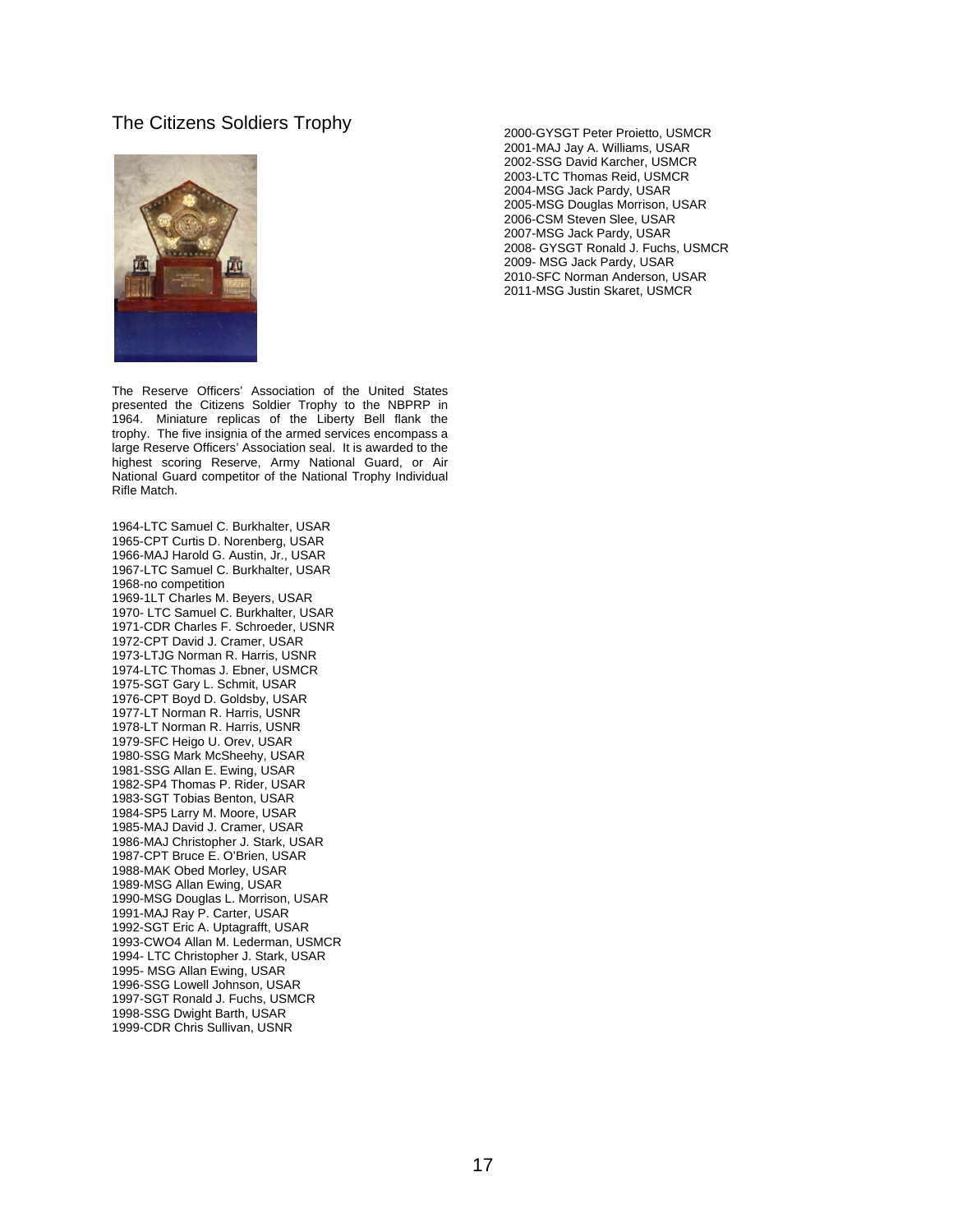# The Women's Trophy



The Women's Rifle Trophy was donated by Mr. And Mrs. Richard C. Maguire of Davenport, Iowa, and first presented in 1984. It consists of a silver urn mounted on a polished hardwood base. It is awarded to the highest scoring woman competitor in the National Trophy Individual Rifle Match.

1984-Norma J. McCullough 1985-SSG Rose Marie C. Mora, USA 1986-Hanne Brantner 1987-Kath Livingstone 1988-MAJ Barbara J. DePasquale, USAR 1989-SFC Cathy Hosier, USAR 1990-Nancy Gallagher-Tompkins 1991-Aleta Luhman 1992-SGT Barbara Meinke, USMC 1993-SGT Michelle Bransom, USMC 1994-Janet Tomsyn 1995-SGT Rebecca Stiles, USAR 1996-LCPL Julia L. Watson, USMC 1997-CPL Julia L. Watson, USMC 1998-SGT Julia L. Watson, USMC 1999-SGT Julia L. Watson, USMC 2000-CPL Amy Hendrickson, USMC 2001-Alonda J. Roy 2002-GYSGT Tamara Fode, USMC 2003-SSG Julia L. Watson, USMC 2004-Anna Kinney 2005-GYSGT Julia L. Watson, USMCR 2006-Julie Coggshall 2007-GYSGT Julia L. Watson, USMCR 2008- Amanda Louise Elsenboss 2009-Sara Rozanski 2010-SGT Sherri Jo Gallagher, USA 2011-SGT Sherri Jo Gallagher, USA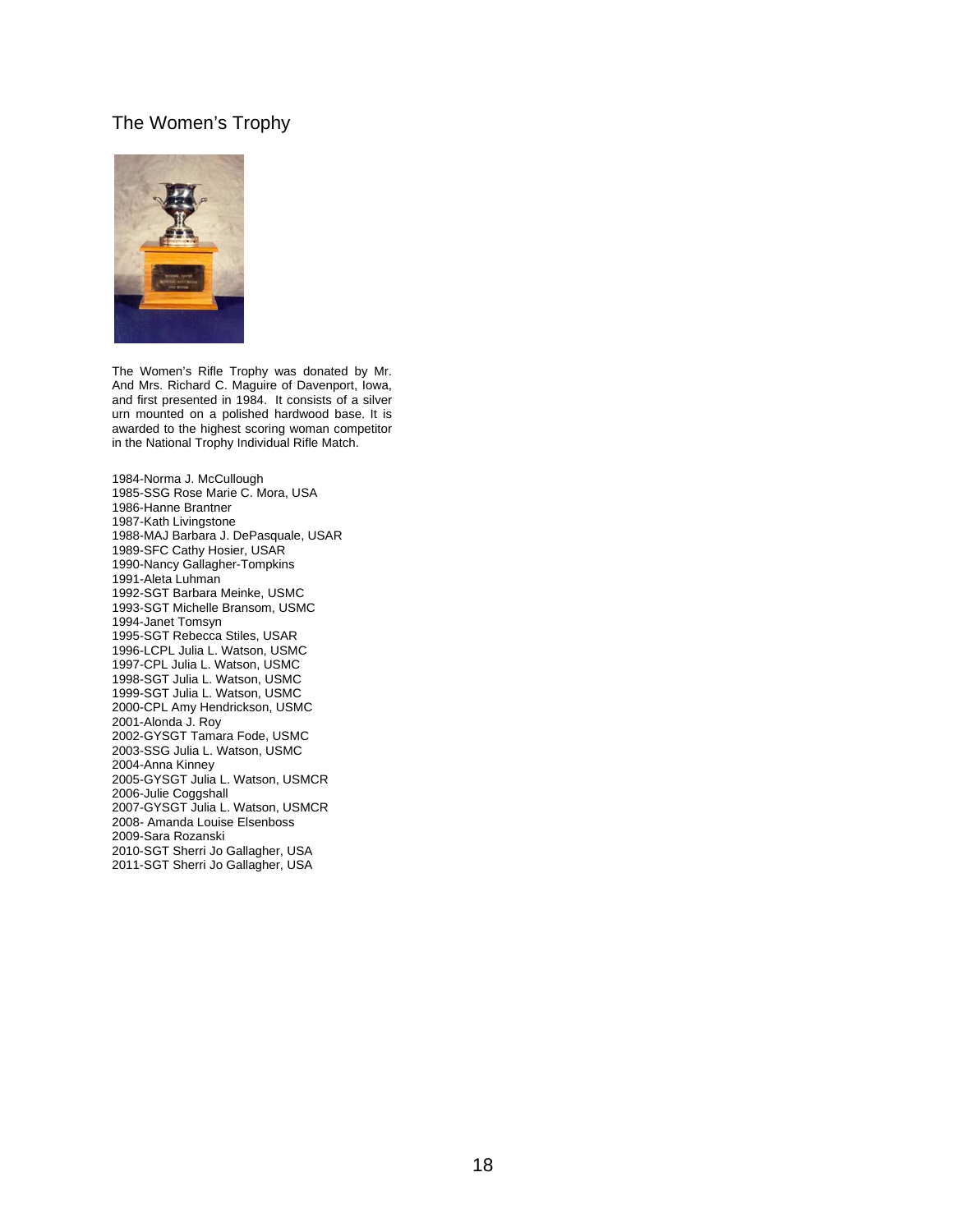# The Police Rifle Trophy



The Police Trophy, authorized by the NBPRP in 1983 was first presented in 1984; consisting of three M1903 rifles mounted on a polished hardwood base. It is awarded to: the highest scoring law enforcement officer in the National Trophy Individual Rifle Match.

1984-R. Wayne Hirst, Jr. 1985-Gerald J. Kozuch 1986-Robert Settle 1987-Paul D. Shuway 1988-Valerie J. Atkins 1989-Robert Gustin 1990-SSG Charles Joseph Carlos, USAR 1991-Robert Tomasik 1992-Brooks harris 1993-Mark Heffelfinger 1994-Brooks Harris 1995-Steve Wilson 1996-Robert Metaxas 1997-Antonio Samper 1998-Ronald Chatelain 1999-Ronald Chatelain 2000-Michael Caprioli 2001-Mark J. Heff 2002-Antonio Samper 2003-Mark Heff 2004-Thomas Dunn 2005-Joseph Julian 2006-Richard Meade 2007-Joseph Julian 2008-Joseph Julian 2009-Allen Young 2010-Mark Heff 2011-Jeffrey Clark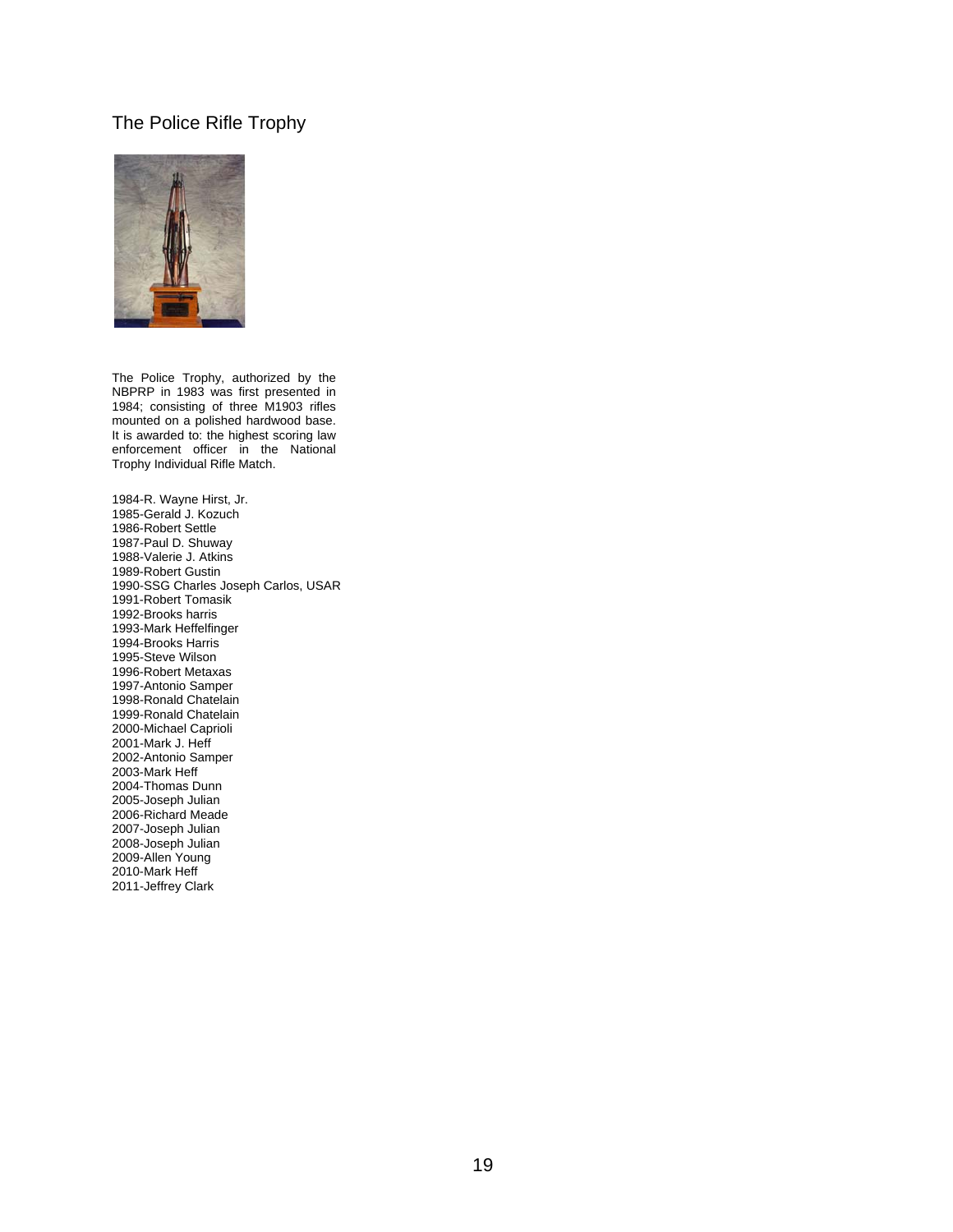### The National Guard Association Trophy



The National Guard Association Trophy was presented to the NBPRP in 1983 and replaces the original trophy established in 1979. The trophy depicts a helmeted Guardsman in bronze, mounted on a two-tiered walnut base. It is awarded to the highest scoring National Guard competitor in the National Trophy Individual Rifle Match.

1978-CW3 David L. Logan, Pennsylvania ARNG 1979-TSGT Terry L. Martino, Ohio ANG 1980-SSG Dwight A. Barth, Minnesota ARNG 1981-MAJ John C. Andres, Minnesota ANG 1982-1LT Michael Liberty, North Carolina ARNG 1983-SGT William R. Porter, Vermont ARNG 1984-SSG Roger Sayward, New York ARNG 1985-SSG Donald Manning, Washington ARNG 1986-MSG J. Nelson Shew, Oregon ARNG 1987-SSG Larry Walraven, Iowa ARNG 1988-SSG David J. Kerin, Pennsylvania ARNG 1989-SSG Lee Purser, Idaho ARNG 1990-CPT Jerry Penn, Oklahoma ARNG 1991-CW3 James Meger, New York ARNG 1992-1LT Michael Johnson, Virginia ANG 1993-CW4 David L. Logan, Pennsylvania ARNG 1994-SSG David Kerin, Pennsylvania ARNG 1995-SFC Larry Walraven, Iowa ARNG 1996-TSGT Kenneth Strohm, Ohio ANG 1997-SFC David Kerin, Pennsylvania ARNG 1998-SFC David Kerin, Pennsylvania ARNG 1999-SFC Daniel Marquart, North Dakota ANG 2000-SFC Darrel Berry, Texas ARNG 2001-SSG Stuart D. MacKey ANG 2002-SGT Bruce McCauley ANG 2003-SFC Daniel Marquart North Dakota ANG 2004-SFC Daniel Marquart North Dakota ANG 2005-WO1 David Kerin, Pennsylvania ARNG 2006-SGT Richard Zolnowksy, South Dakota ARNG 2007-SGT Richard Zolnowksy, South Dakota ARNG 2008-MSG George Morgan, Pennsylvania ARNG 2009-SGT John Coggshall, Connecticut ARNG 2010- SSG Stuart D. MacKey Utah ANG 2011-SSG Leigh Jenks III, Vermont ANG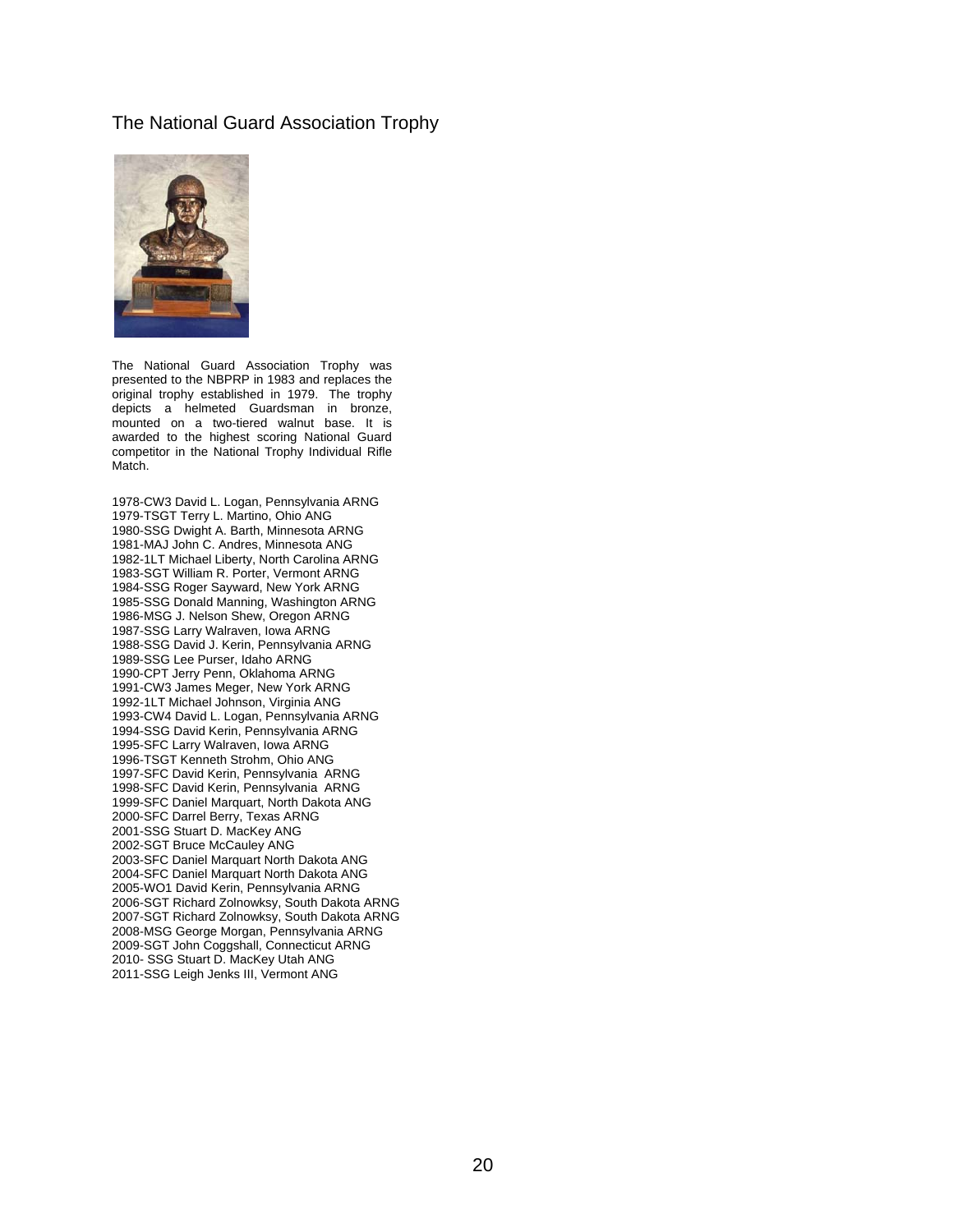# The Wyatt Trophy



The Wyatt Trophy was presented to the NBPRP in 1992 and first presented in that same year. The Wyatt Silver Bowl was given in memory of Captain Joe Earle Wyatt and all the other brave men and women of this nation who have gone in harm's way on the seas. It consists of a silver bowl mounted on a polished walnut base. It is awarded to: the highest scoring Active or Reserve Naval competitor

1992-CDR Norman L. Harris, USNR 1993-CDR John Varga, USN 1994-CDR Norman L. Harris, USNR 1995-CDR Norman L. Harris, USNR 1996-CWO4 David Vinkler, USN 1997-CPO James White, USN 1998-LCDR Ted Janacek, USN 1999-CDR Chris Sullivan, USN 2000-PO3 Michael Caprioli, USN 2001-PO1 Lynn Stonier, USN 2002-LTJG Joseph Zerby, USN 2003-CWO4 David Vinkler, USN 2004-CPO Craig Dent, USN 2005-LT Joseph Zerby, USN 2006-MCPO Daniel Kordich, USN 2007-LCDR Michael Salach, USNR 2008-LCDR Michael Salach, USNR 2009-LCDR Joseph Zerby USN 2010-PO2 Chris Funderburn, USN 2011- LCDR Joseph Zerby USN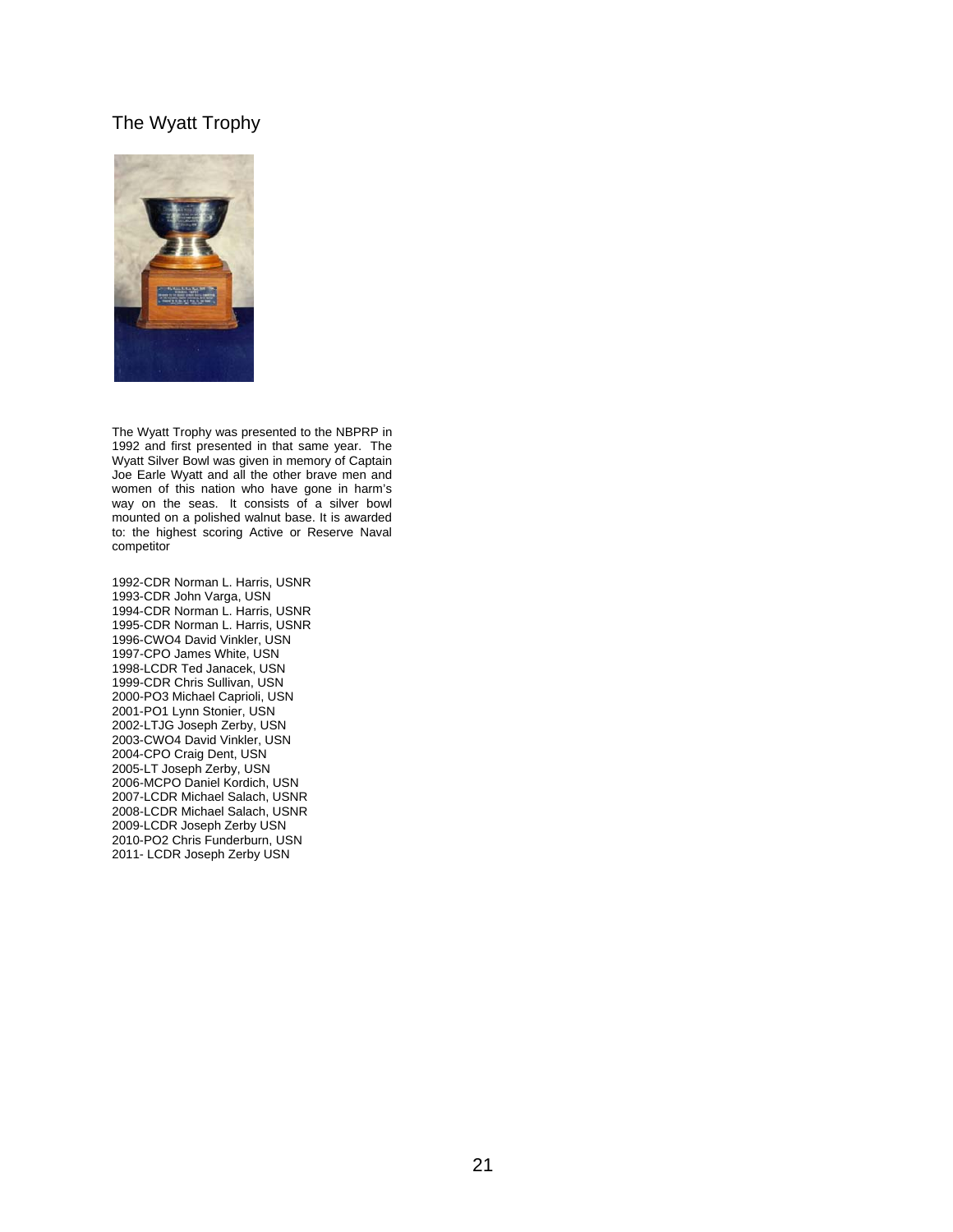### The Hearst Rifle Trophy



The Hearst Rifle Trophy was donated by William Randolph Hearst to the National Matches in 1940. Names of recipients from 1937 to 1939 were retroactively added to the trophy. The Hearst Rifle Trophy is a 17th century Spanish flintlock carbine in blunderbuss style, inlaid with ivory and mother-of-pearl and having a chased lock.

The Hearst Rifle Trophy was awarded to the highest scoring service academy or ROTC competitor, and subsequently to the high collegiate competitor, in the National Trophy Individual Rifle Match from 1937 through 2002.

It was removed from competition from 2003 through 2005 and reassigned to the Hearst Doubles Rifle Team Match in 2006.

1937-Cadet J.W. Scanell, ROTC 1938-Midshipman T.J. Ebner, NROTC 1938-1953-no competition 1956-Cadet Terrance L. Katzer, ROTC 1957-Cadet Jonathan G. Hawkins 1958-Cadet Gerald B. Bremseth, ROTC 1959-Cadet William R. Ford, USMA 1960-Cadet Paul W. Renne, ROTC 1961-Cadet Benjamin R. Matula, ROTC 1962-Cadet Frank C. Mashburn, USMA 1963-Cadet Lanny R. Bassham, ROTC 1964-Cadet Howard D. Seel, ROTC 1965-Cadet William D. Basham 1966-Cadet Thomas R. Duke, USMA 1967-Cadet John R. Williams, USMA 1968-no Competition 1969-Cadet James V. Grizzell, ROTC 1970-Cadet George E. Paajanen, ROTC

1971-Cadet Herber R. Norckauer, ROTC 1972-Cadet John P. Caldwell, ROTC 1973-Cadet Jerry A. Provorse, Jr.,ROTC 1974-Cadet Richard G. Kostricken, ROTC 1975-Cadet Erick Reinchenberg, ROTC 1976-Cadet Erick Reinchenberg, ROTC 1977-Cadet Daniel E. Brown, ROTC 1978-Cadet Roger K. Withrow, ROTC 1979-Cadet David L. Desmon, ROTC 1980-Cadet David L. Desmon, ROTC 1981-Cadet David L. Desmon, ROTC 1982-Timothy J. Ohlt 1983-Midshipman Ben Intoy, USNA 1984-Midshipman Gilbert Vincent, USNA 1985-Midshipman John P. Gasperino, USNA 1986-Cadet Miguel A. Castellanos, ROTC 1987-Greg D. Houldson 1988-David M. Chase 1989-Erik Lease 1990-Scott A. Redhead 1991-Scott Klawon 1992-Robert Keister 1993-Thomas H. Hood, Jr. 1994-Harland Peelle 1995-Kenyon Eyman 1996-Craig Piper 1997-Jonathan A. Cowen 1998-Thomas S. Yackley 1999-Christopher Stark 2000-Keith Kacmar 2001-Paul Kerr 2002-Adam Bester 2003-Removed from competition 2006-Redesignated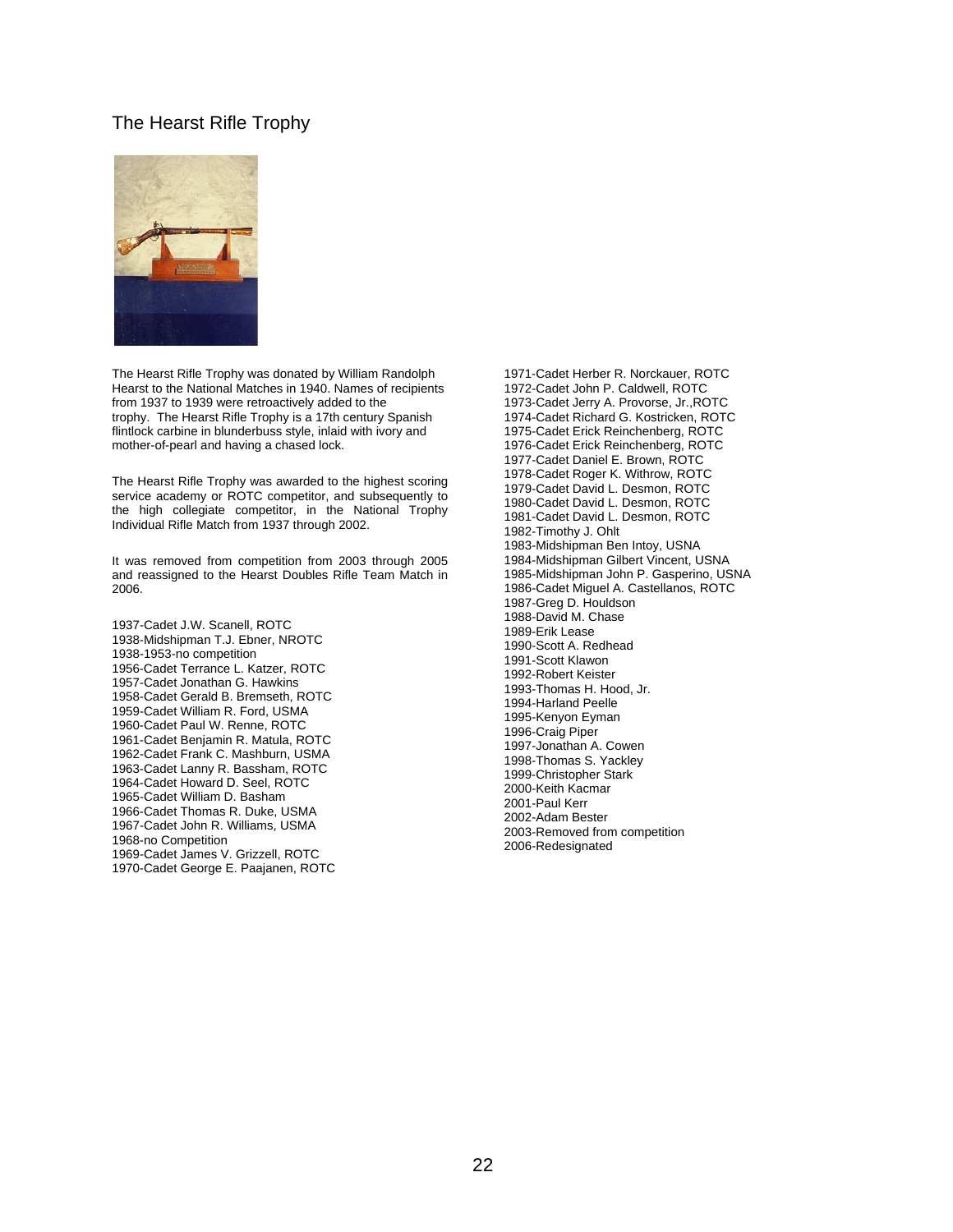National Trophy Individual Rifle Match

Courses of Fire

# **Arms and ammunition:**

1903-1906-The service rifle or carbine, US Magazine Rifle Model 1898 and service cartridge

1907-1940-The service rifle, US Rifle Model 1903 and service cartridge

1951-Present-The service rifle, US Rifle Cal. .30 M1, or commercial equivalent, and service cartridge

1964-Present-The service rifle, US Rifle 7.62mm M14, or commercial equivalent, and service cartridge

1973-Present-The service rifle, Rifle, Caliber 5.56 mm, M16, or commercial equivalent, and service cartridge

The free issue service cartridge was later changed to various issue/purchase plans until shooters were allowed to purchase ammunition at Camp Perry or provided their own.

Note on times: all slow fire is one minute per shot

# **1919 to 1920**

Stage one: Ten shots in one minute kneeling from standing and ten shots in one minute kneeling, sitting, or squatting from standing rapid fire at 200 yards-D target Stage two: Ten shots prone, five shots kneeling, and five shots sitting or squatting in the order named, slow fire, at 500 yards, No sighting shots and no artificial rest-B target Stage three: Twenty record shots slow fire at 1,000 yards, no sighting shots and no artificial rest-C target

## **1921 to 1922**

Stage one: Ten shots slow fire standing-A target Stage two: Five shots kneeling and five shots sitting slow fire at 300 yards-A Target

Stage three: Ten shots slow fire prone at 500 yards-B Target

Stage four: Ten shots slow fire prone at 600 yards-B target

Stage five: Ten shots rapid fire sitting or kneeling from standing at 200 yards-D target Stage six: Ten shots rapid fire prone from standing at 300 yards-D target Stage seven: Ten shots rapid fire prone at 500 yards-D target

## **1923 to 1924**

Stage one: Ten shots slow fire standing-A target

Stage two: Ten shots rapid fire sitting or kneeling from standing at 200 yards-A target-60 seconds

Stage three: Ten shots rapid fire prone from standing fire at 300 yards-A Target-70 seconds

Stage four: Ten shots slow fire prone at 600 yards-B target

Stage five: Twenty shots slow fire prone at 1,000 yards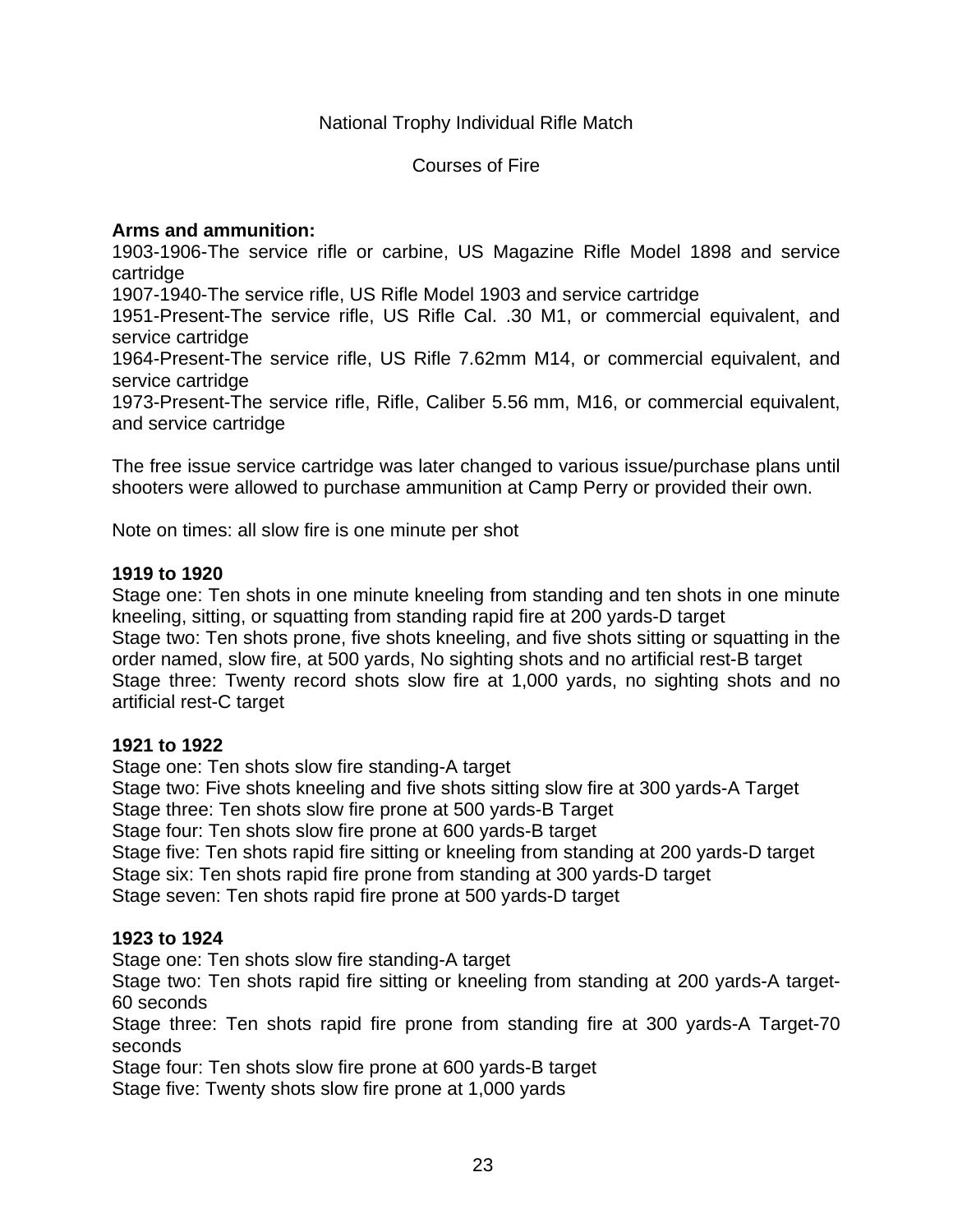# **1925-1926**

Stage one: ten shots standing slow fire at 200 yards, the gun sling will be not be used and will be adjusted to what is known as the parade position. The forward hand shall be extended so that the arm will be entirely free from touching or resting against the body-A target

Stage two: ten shots rapid fire kneeling or sitting from standing at 200 yards in 60 seconds-A target

Stage three: ten shots rapid fire prone from standing at 300 yards in 70 seconds-B target

Stage four: ten shots rapid fire prone from standing at 400 yards in 70 seconds-B  $t \text{ar}\mathrm{det}^{20}$ 

Stage five: ten shots slow fire prone at 600 yards-B target

Stage six: ten shots slow fire prone at 1,000 yards-C target

# **1927-1940**

Stage one; ten shots standing slow fire at 200 yards, the gun sling will be not be used and will be adjusted to what is known as the parade position. The forward hand shall be extended so that the arm will be entirely free from touching or resting against the body-A target

Stage two: ten shots rapid fire kneeling or sitting from standing at 200 yards-A target Stage three: ten shots rapid fire prone from standing at 300 yards-A target

Stage four: ten shots slow fire prone at 600 yards-B target

Stage five: ten shots slow fire prone at 1,000 yards-C target

## **1951-1966**

Stage one: Slow fire at 200 yards ten shots standing, sling in parade position-A target Stage two: Sustained fire (50 seconds) at 200 yards, ten shots sitting or kneeling from standing-A target

Stage three: Sustained (60 seconds) fire at 300 yards, ten shots prone from standing-A target

Stage four: Slow fire at 600 yards, 20 shots prone-B target

# **1967-Present**

 $\overline{a}$ 

Stage one: Slow fire at 200 yards ten shots standing, sling in parade position-SR target Stage two: Sustained fire(50/60 seconds) at 200 yards, ten shots sitting or kneeling from standing-SR target

Stage three: Sustained fire(60/70 seconds) at 300 yards, ten shots prone from standing SR-3 target

Stage four: Slow fire at 600 yards, 20 shots prone-MR target

 $^{20}$  "Vs to count r remainder of 20 in bull's-eye and present "4" ring count 4. Remainder of target to count as indicated on target." 1925 National Match program, page 56.